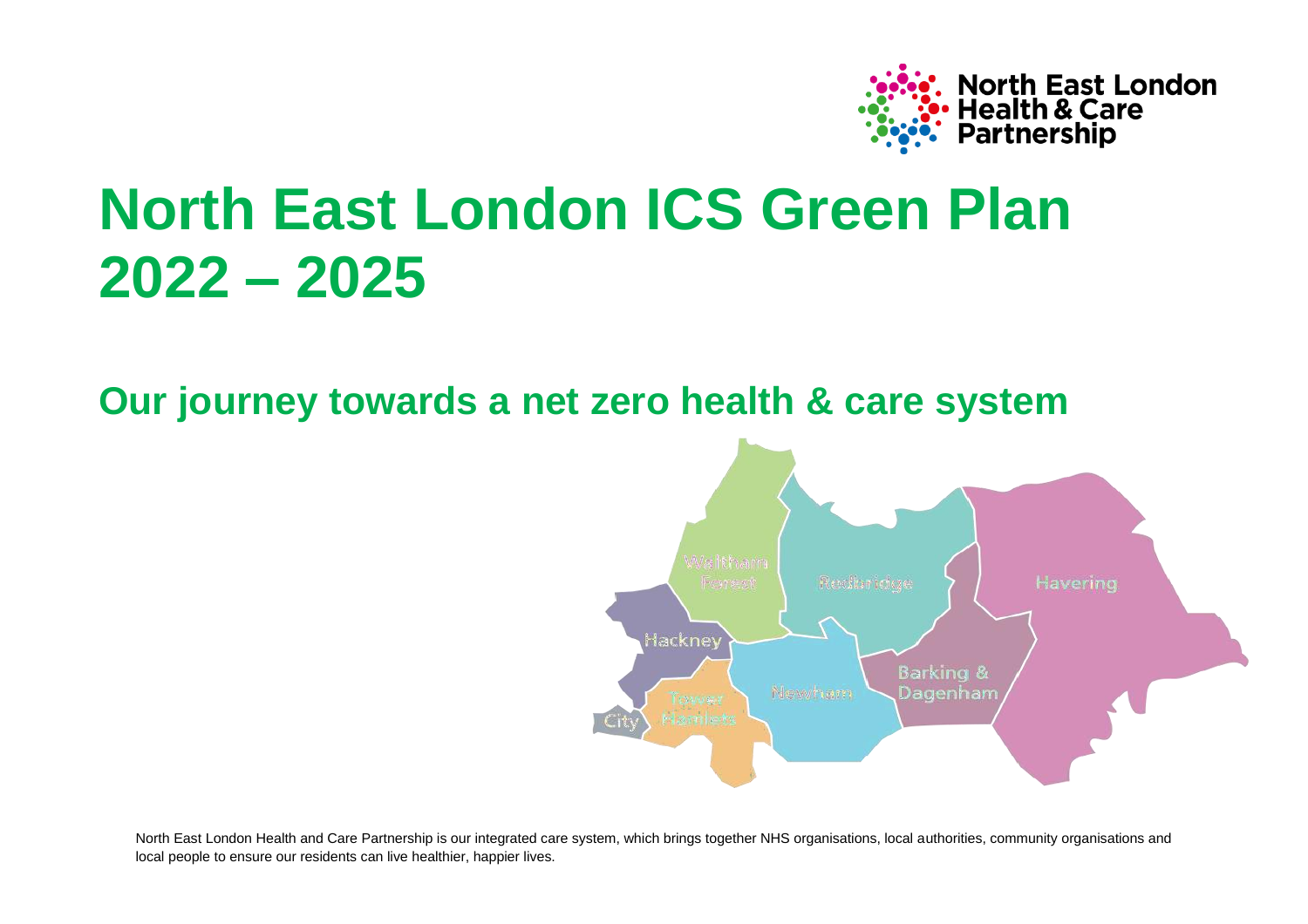# **Contents**

| Foreword. 3 |  |
|-------------|--|
|             |  |
|             |  |
|             |  |
|             |  |
|             |  |
|             |  |
|             |  |
|             |  |
|             |  |
|             |  |
|             |  |
|             |  |
|             |  |
|             |  |
|             |  |
|             |  |
|             |  |
|             |  |
|             |  |
|             |  |
|             |  |
|             |  |
|             |  |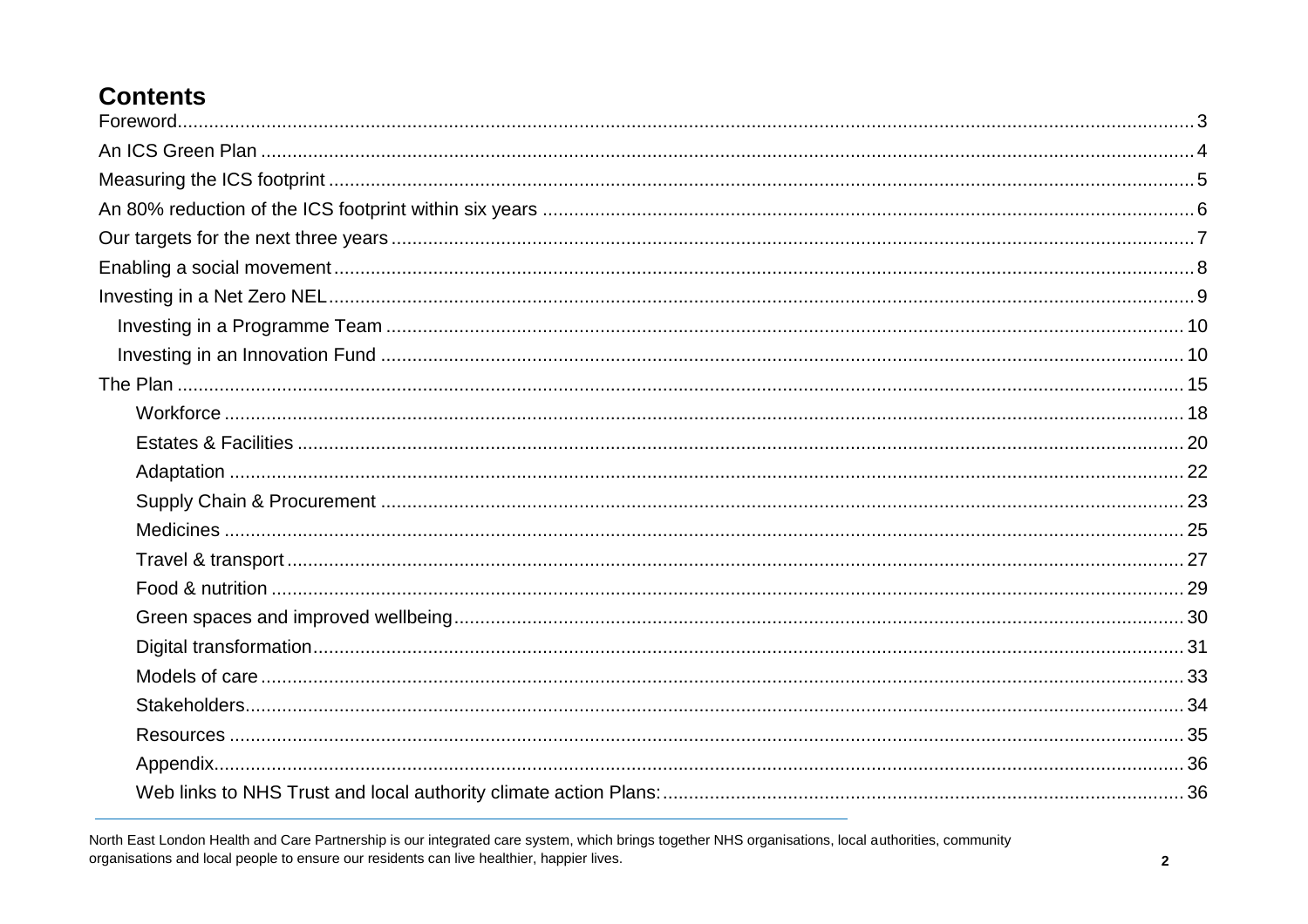# <span id="page-2-0"></span>**Foreword**

**Every step we take together to reduce our carbon footprint is a step towards great health and wellbeing.**



Our health and the environment are inextricably linked. From the medicines we prescribe to our transport operations, the energy that power buildings and our significant supply chains that stretch around the globe – some of the ways we are currently delivering health and care services in north-east London (NEL) cause a negative impact on the environment *and* our health and wellbeing.

Responding effectively and with urgency to the climate emergency is an opportunity for us to contribute to our wider aims of improving health and wellbeing - the more we reduce our environmental footprint, the more we positively impact on health and wellbeing in North East London.

#### **We need ALL staff across NEL Integrated Care System (ICS) making low-carbon decisions every day**

- Every time we reduce the use of fossil fuels from travel and transport operations, we help our patients, staff and residents breathe cleaner air and reduce carbon emissions.
- Every time we invest locally and collaboratively in renewable energy we shift away from volatile fuel prices

and save money that can be spent on local services as well as reducing carbon emissions.

- Every time we support locally produced, low-carbon diets through our supply chains, we improve access to quality and affordable healthy food for people in NEL.
- Every time we nurture green space around health and care facilities, we improve wellbeing for patients and staff, and strengthen local ecosystems that absorb carbon.
- Every time we provide climate literacy training for staff, we empower our people to act and help shape our journey.

Our response for north-east London embodies collaboration, urgency, support, empowerment and trust - we are shaping our working partnership culture to support climate literacy and enable everyone to act.

This is our journey to Net Zero and beyond - and we welcome everyone to help shape the path.



Zina Etheridge, Chief Executive Officer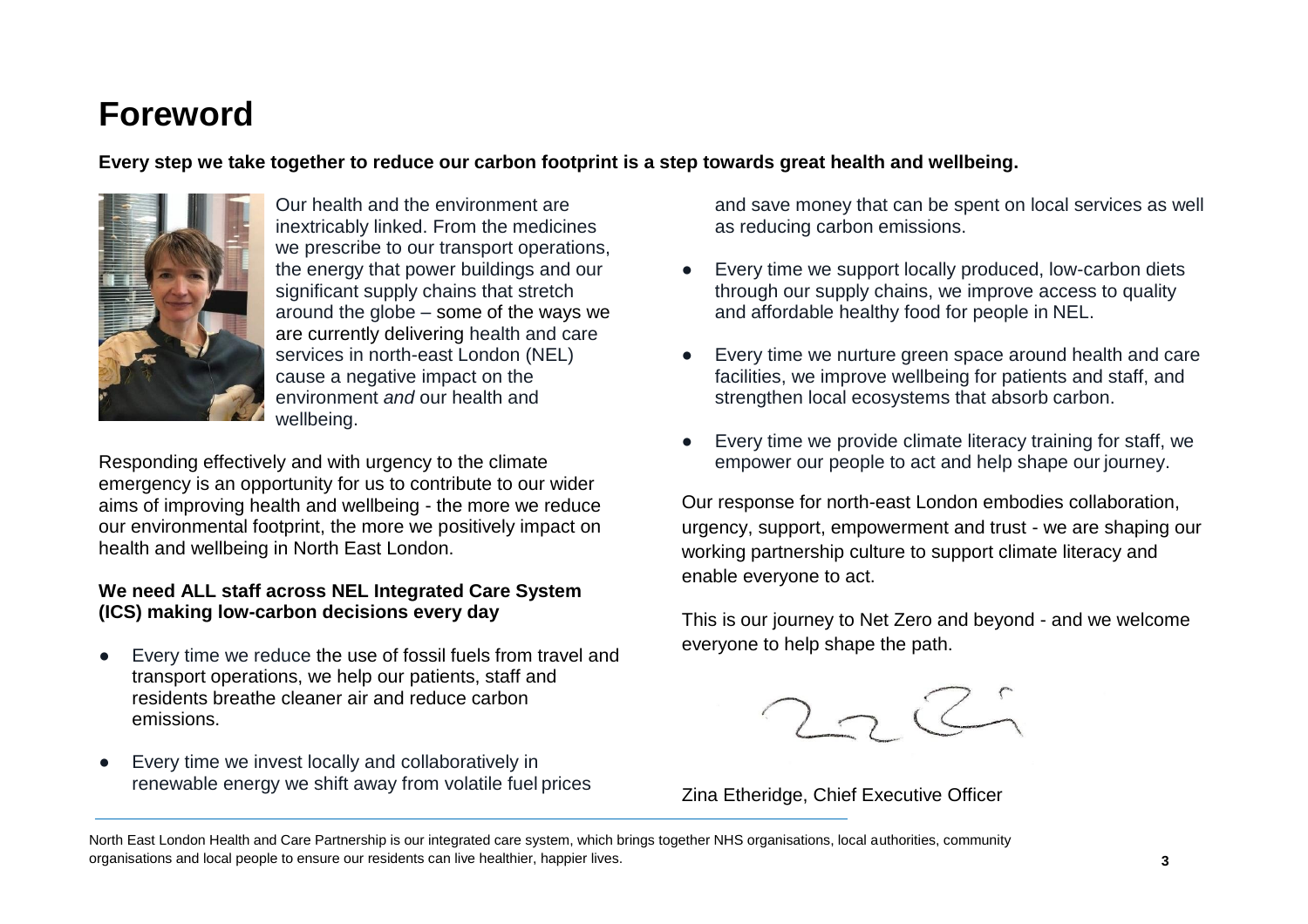# <span id="page-3-0"></span>**An ICS Green Plan**

The NEL ICS Green Plan is a national requirement from NHS as per the NHS Net Zero Strategy and delivers on the Long Term Plan. It includes four core carbon reduction targets to reach net zero. **Our first target is an 80% carbon reduction by 2028.**

While it is a requirement from NHS England, the collaborative nature of an ICS Plan presents a significant opportunity for all partners.

Each NHS Trust and Local Authority has its own Green Plan (or Plan of similar title) that commits the organisation or borough to its local priorities – it is essential that we do not lose sight of this local focus and benefit.

Yet across the five NHS Trusts, the Integrated Care Board (ICB), eight local authorities and hundreds of GP practices and Voluntary, Community and Social Enterprise (VCSE) organisations, we are all limited by resource, while duplicating climate action in many areas.

Pooling resources and sharing expertise has proven a considerable benefit to partners already in the first six months of the Plans development, we have realised time and cost savings across NHS Trusts by replicating great practice and lending and insight expertise across organisational boundaries.

An ICS Green Plan presents the opportunity to develop a unified message on health creation and a safe climate across all of our communications to NEL staff, patients, and residents. We can provide consistent information on what the challenges and opportunities are and how best to respond, no matter where you live and work in north east London. We can share resource and communication materials too across our communications teams and engagement practices.

An ICS Green Plan will unify how we strategically connect climate and health within place-based partnerships and influence greater health wellbeing through Borough-level climate partnerships. We have the opportunity to work closely with population health teams and utilise local level data to support local need – for example, prioritise insulation of poor quality housing for residents with respiratory disease.

In developing this Plan we identified several opportunities for parts of the NHS to support local authority capital investment projects. For example, we can identify health and care facilities across the patch that can connect with the developing Local Authority Heat Networks and include primary care in Local Authority Power Agreements.

There are also many programmes already delivering on the greener agenda but using different language – such as medicines optimisation, social prescribing and working with local authorities to encourage active travel for cleaner air and a healthier population.

This ICS Green Plan will unite activity across north east London, from Primary Care Networks (PCN), to borough to ICS, making everyone's lives a little easier by removing overlap and adding value to all.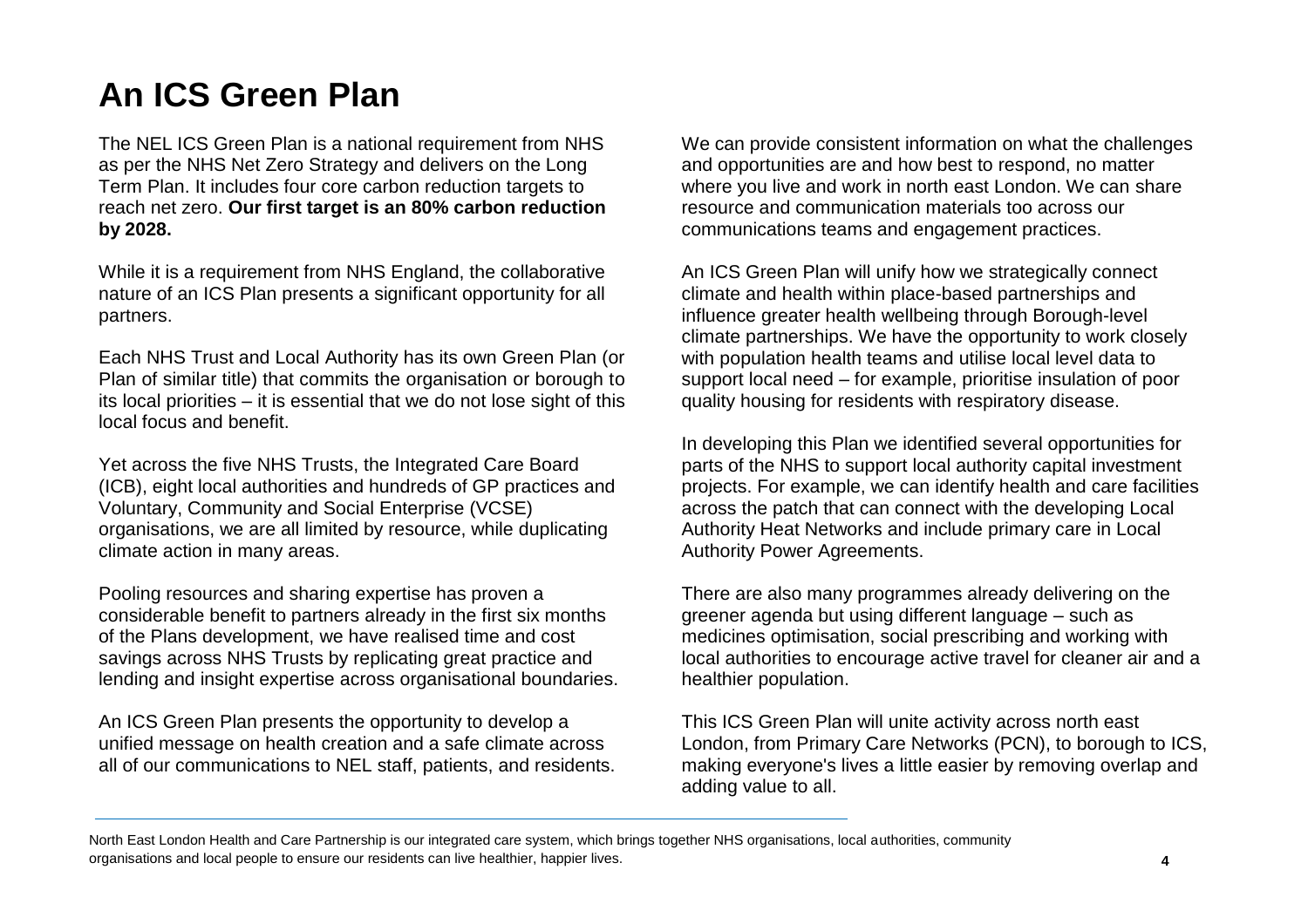# <span id="page-4-0"></span>**Measuring the ICS footprint**

Carbon is embedded into every decision we make, and our footprint is vast.

#### **At the time of writing this Plan the NEL ICS carbon footprint was as follows:**

| Metric tonnes of CO <sub>2</sub><br>emmissions (MtCO <sub>2</sub> e) | November<br>2021 | 80% reduction<br>by 2028 would<br>bring us to |
|----------------------------------------------------------------------|------------------|-----------------------------------------------|
| <b>Direct Carbon Footprint</b>                                       | 136,420          | 27,284                                        |
| <b>Carbon Footprint Plus</b>                                         | 847,450          | 169,490                                       |

Our current ICS carbon footprint is provided by NHS England, and is measured in two parts:

- Our **ICS Carbon Footprint** includes our direct Scope1 emissions, Indirect Scope 2 emissions and part of our emissions from Scope 3.
- Our **ICS Carbon Footprint Plus** includes the rest of Scope 3 emissions and also though attributed to patient and visitor travel.

We recognise this footprint does not include local authorities or GP Practices - yet. We will develop and agree on future baselines that are relevant and inclusive to partners over the course of this three-year Plan, including targets on air quality and increasing active travel.

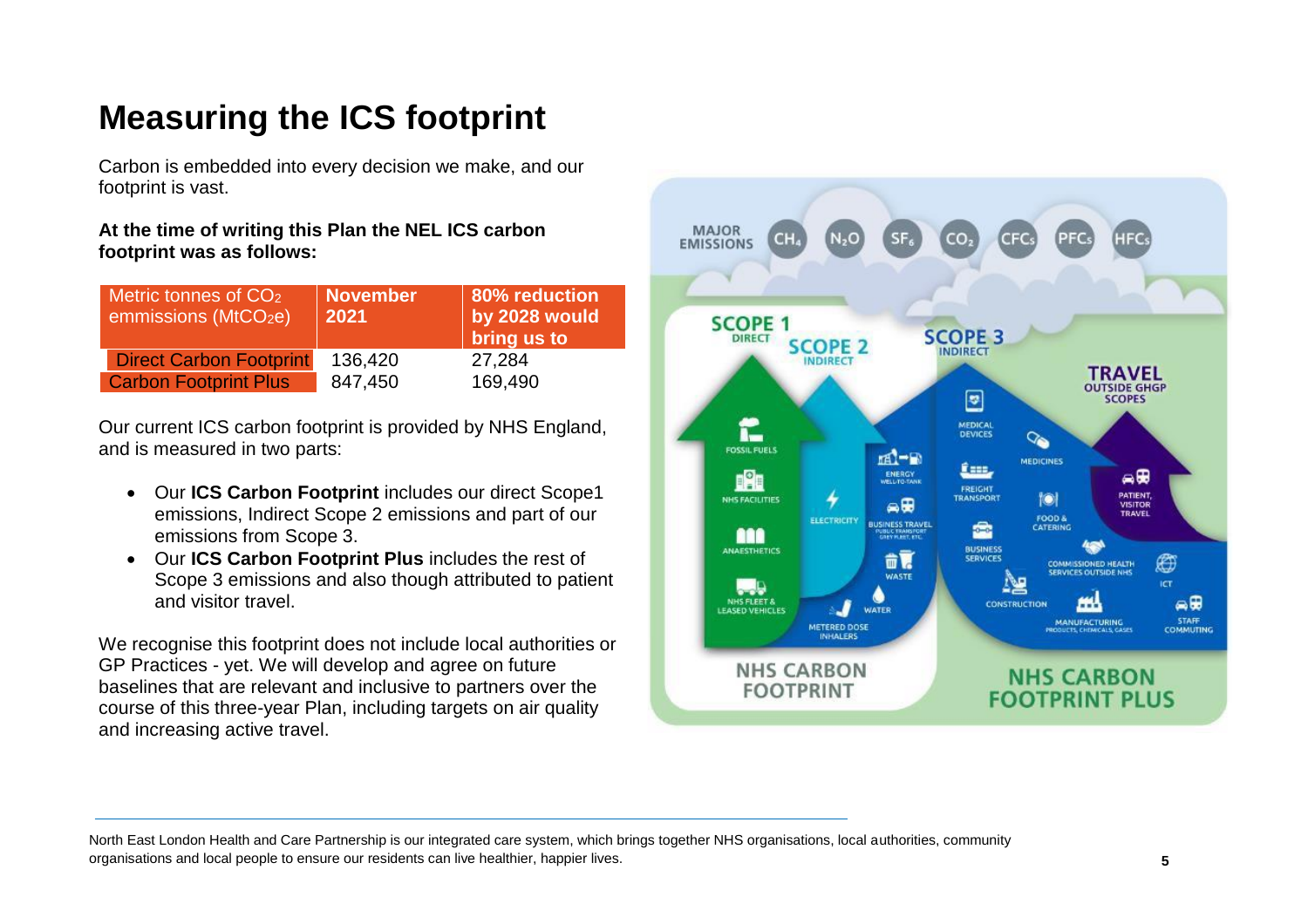# <span id="page-5-0"></span>**An 80% reduction of the ICS footprint within six years**

#### **Target 1 – ICS Carbon Footprint**

**An 80% reduction** in the emissions we control directly (by **2028**-2032), and **net zero by 2040**

#### **Interim Target**

 A **40%** reduction in the emissions we control directly (NHS Carbon Footprint) by **2025**.

#### **Target 2 – ICS Carbon Footprint plus**

 **An 80% reduction** in the entire emissions profile by **2036**- 2039, and net zero by 2045

#### **Our priority reductions are:**

#### **Scope 1 (direct)**

 $\Box$  Completely removing the use of volatile anaesthetic gases in NEL would reduce our footprint by 11% (As of Sept 2021 Desflurane emits 39.3 tCO2e)

#### **Scope 2**

By switching all the combined electricity, gas and oil to renewable  $\Box$ sources we can remove 41% (57,220 tCO2e)

#### **Scope 3**

- Switching all MDI Inhalers would reduce our carbon footprint by  $\Box$ 18% (24960 Emissions (tonnes equivalent to CO2)
- $\Box$  By switching NHS Fleet to electric vehicle and cycles we can remove 4% (5470 tCO2e)



# **Timeline for success**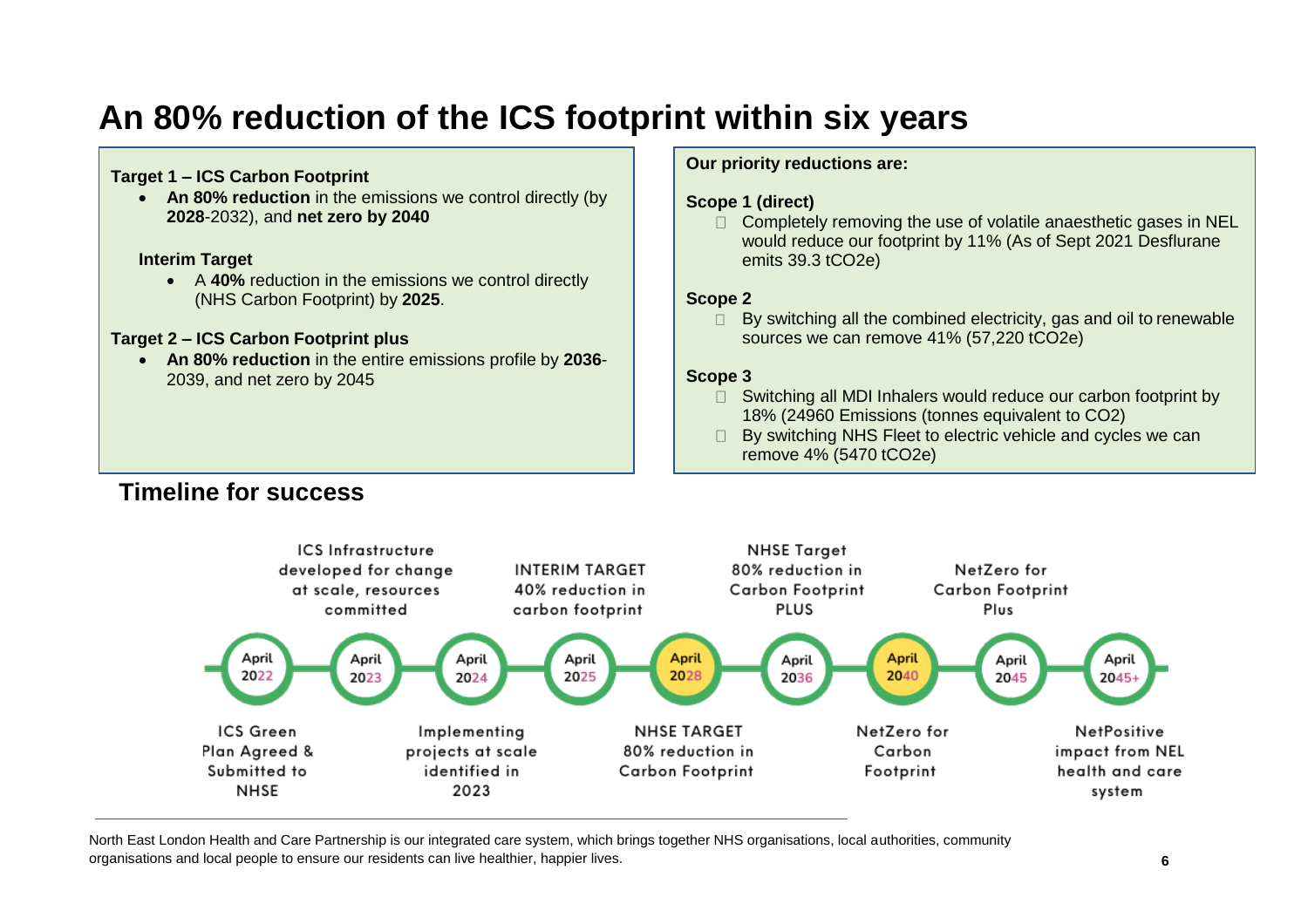# <span id="page-6-0"></span>**Our targets for the next three years**

**The Plan will be reviewed annually, with ambitious and in all trusts. appropriate targets included in every review as we learn and achieve.**

#### **2022 – 2023**

- We will design and implement a net zero infrastructure to enable the emerging ICS to meet an 80% reduction in its carbon footprint by 2028.
- We will commit to resourcing the infrastructure through peoplepower and investment from ICS leaders.
- We will identify and commit to actions that the ICS will take across the whole partnership and at a borough level - to meet this target.
- We will identify the transformation projects that we can deliver at scale.
- We will create a social movement among staff and patients that empowers behaviour change across the whole partnership.
- We will analyse the ICS carbon emissions and develop a trusted baseline.
- The ICB commits to convening and enabling the success of the partnership Plan.
- We will support patient choice of less carbon-intensive inhalers, resulting in a 6% reduction in prescribing.
- We will reduce the proportion of desflurane used in surgeryto less than 10% of overall volatile anaesthetic gases by volume

We will implement approaches to optimise use of medical gases, including reducing waste and preventing the atmospheric release of medical gases.

### **2023 – 2024**

- **20% from the baseline identified in 2019/20**
- We will implement the programmes identified in year one.
- We will review the Plan, its resource needs and the inclusion of emerging solutions and technologies.

### **2024 – 2025**

- **40% of the ICS Carbon footprint from the baseline identified in 2019/20**
- We will have significantly changed our ways of working to reduce harm to the environment and our health.
- We will have embedded net zero actions into business as usual.
- We will review the Plan, its resource needs and the inclusion of emerging solutions and technologies.

North East London Health and Care Partnership is our integrated care system, which brings together NHS organisations, local authorities, community organisations and local people to ensure our residents can live healthier, happier lives. **7**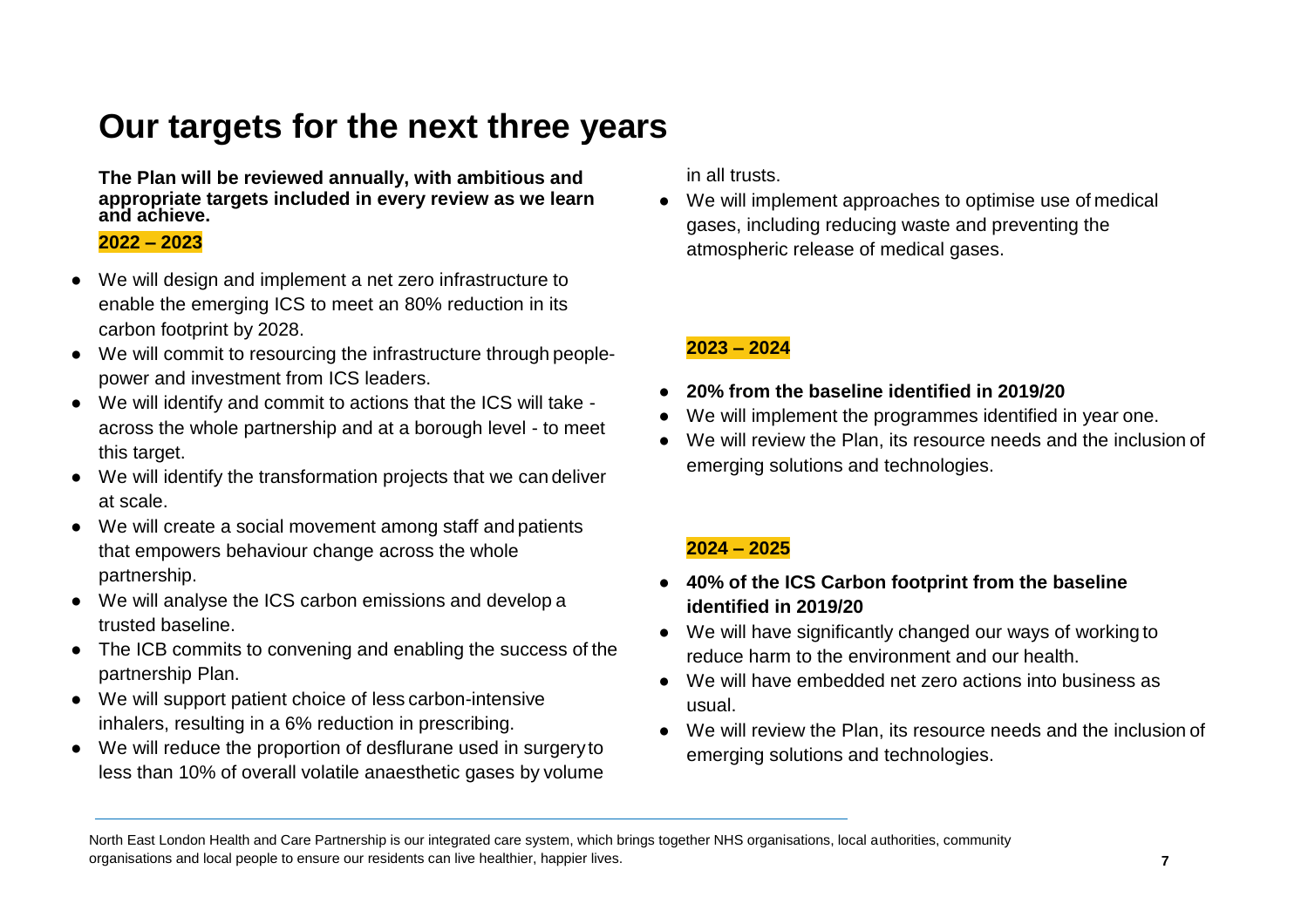# <span id="page-7-0"></span>**Enabling a social movement**

To meet net zero, and tap into the collective opportunity of NetPositive, **we must also reach hearts and minds.** Across NEL we have the knowledge, experience, tools, and passion to meet our climate ambitions and build a climate-positive future that enables health and wellbeing for all.

Through this Plan we will nurture a belief and value that:

- The climate and our health and wellbeing are intrinsically linked - *climate action = health creation!*
- Everyone has a responsibility to respond to the challenge and opportunity
- It is our role as a partnership to enable people to act.

**We will support** ALL staff across NEL Integrated Care System (ICS) to be making low-carbon decisions - every day.

*"Responding effectively and with urgency to the climate emergency is an opportunity for health creation - the more we reduce our footprint, the more we positively impact health and wellbeing in north east London"*

*Dr Sharon Christy, GP and Net Zero Clinical Lead*

**We will provide** opportunities for staff to learn, to innovate and to co-design what those actions should be.

**We will align** our drive for great health and wellbeing across NEL with a sense of respect for the environment and the natural world and build this into our working culture.

We will spend time to understand the challenge, agree the goal, and be aware of what this means to the different parties involved we are preparing the soil for planting and growth.

**We will look across** every part of our operations and commit to changing the **"way we do things around here".**

North East London Health and Care Partnership is our integrated care system, which brings together NHS organisations, local authorities, community organisations and local people to ensure our residents can live healthier, happier lives. **8**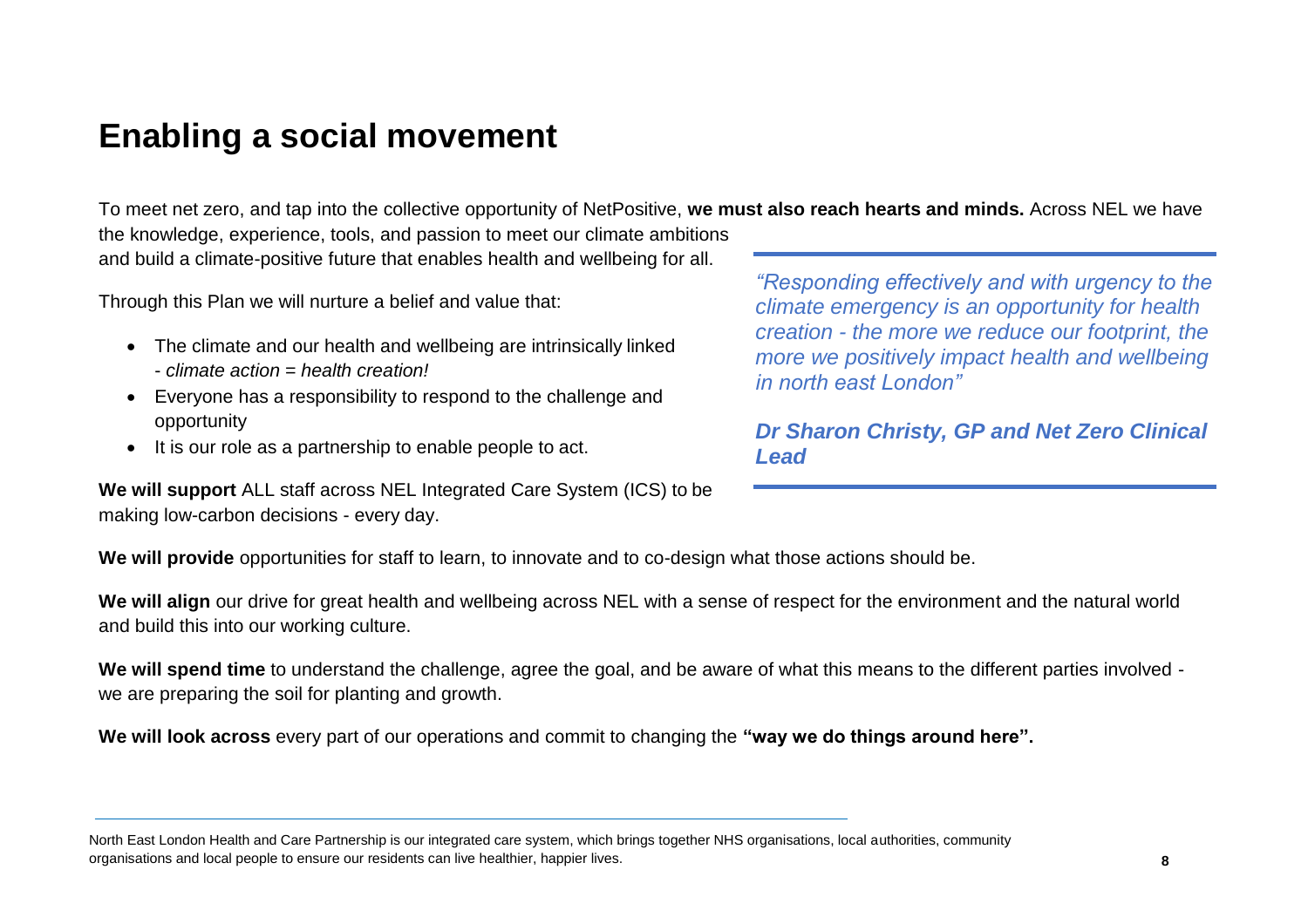# <span id="page-8-0"></span>**Investing in a Net Zero NEL**

Since early 2020 NEL Health and Care Partnerships have been investing in collaborative action on climate change.

We developed a climate action network as one of four pillars of our NEL Anchor<sup>1</sup> programme supported by external consultancy, and brought together staff working on the green agenda to shape the action.

The primary recommendations from this work was:

- to **build climate action into business-as-usual** working with culture change approaches, and
	- to **resource a programme manager,** because you cannot shape culture from the outside.

We recruited a deputy Programme Manager in September 2021, which fell timely with the mandate from NHS England to develop an ICS Green Plan with ambitious targets. This role had made significant inroads over the last six months by

connecting across the partnership to find the right people, share insight, problem solve and join the dots for collaborative action.

We have also received £30,000 funding from NHSE to recruit 5 ICS Clinical Leads and £40,000 from the Greater London Authority (GLA) to develop plans for a green corridor around Homerton Hospital.

We are in a fortunate position to have begun investing early in an ICS Green Programme, yet in developing the Plan we have uncovered major resource gaps that must to be filled if we are to meet our mandated targets, and the overall ambition of the Plan.

**Our end goal is that climate action becomes business as usual, and to achieve this we recognise the need for interim resourcing and investment to enable this shift.**

<sup>&</sup>lt;sup>1</sup> The NEL Anchor Charter was agreed on April 2021 and is a key priority of the ICS Population Health and Health Inequalities steering group.

North East London Health and Care Partnership is our integrated care system, which brings together NHS organisations, local authorities, community organisations and local people to ensure our residents can live healthier, happier lives. **9**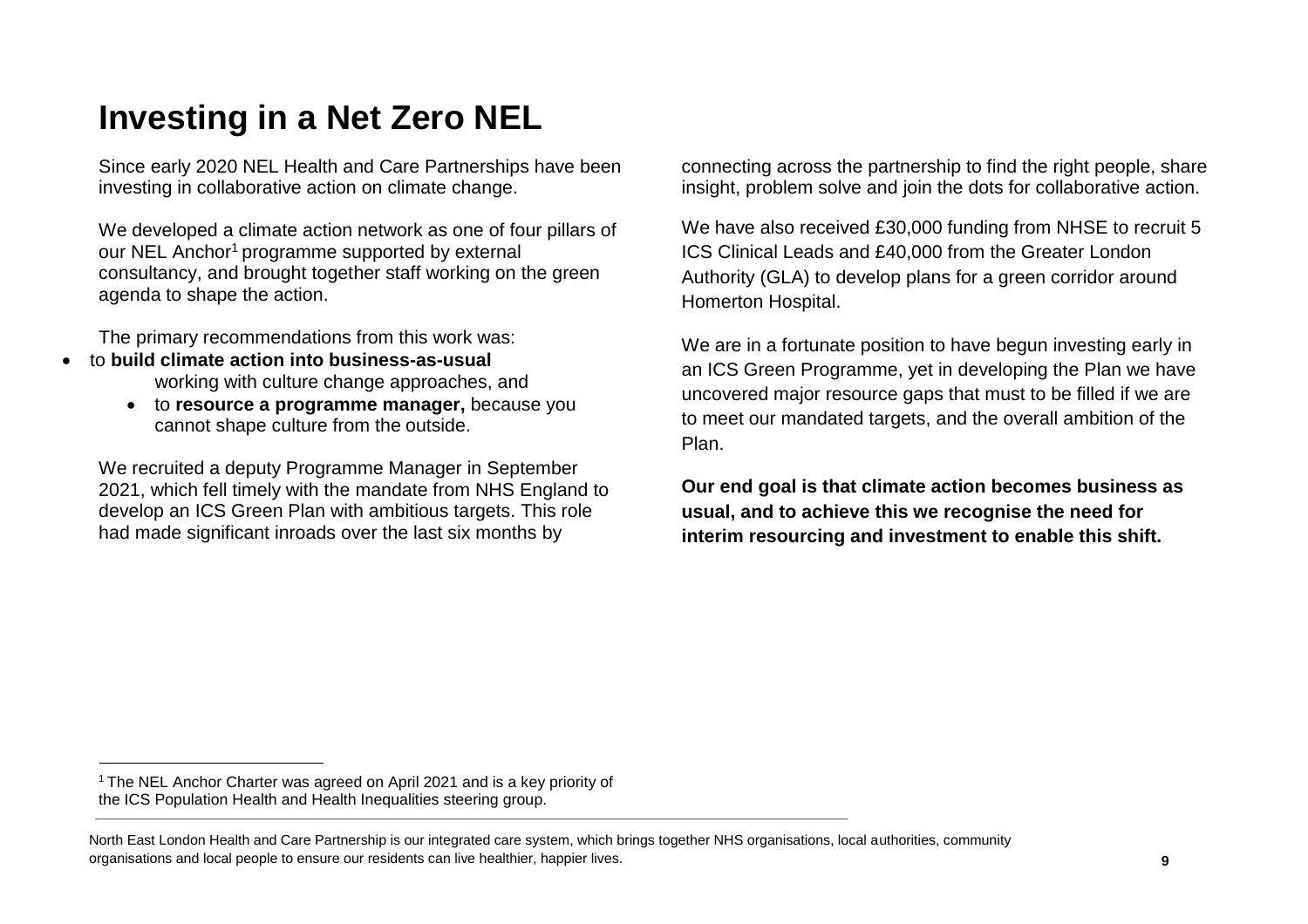# <span id="page-9-0"></span>**Investing in a Programme Team**

Alongside the continued programme manager role, we have identified a need for 10-12 further workstream leads. These leads align to the themed areas of the Plan – Workforce, Estates & Facilities, Supply Chain & Procurement, Medicines, Digital Transformation, Models of Care, Travel & Transport, Adaptation, Food & Nutrition, Green Spaces & Wellbeing.

In addition, there is a clear need for a role to support green development in Primary Care, including to meet an NHSE target to understand the carbon footprint of Primary Care. (Primary Care is integrated across the workstreams rather than its own work area.) It is expected that other roles will emerge as we develop further cross-cutting workstreams.

We suggest that these are weighted roles that will enable an organisation and ICS time split and to encourage career development – helping to keep talent and expertise within NEL .

There will also be training and development required to support staff currently in a 'doing' capacity to learn how to support and enable others from across their teams and departments.

**Investment in a Programme Team (for 2022/23)** £450,000

# <span id="page-9-1"></span>**Investing in an Innovation Fund**

There are a number of projects at scale and next-practice innovation that will need to be identified and implemented over the first year of the Plan. It is critical that we have the resource and investment available to put them into action as they arise.

There is also an essential roll out of carbon literacy training– with different parts of the system requiring a different focus for relevant learning and development.

It will be essential that training proigrammes align to established leaning and development networks within NEL and to link low carbon healthcare to quality improvement.

Training in sustainable healthcare has been indentified and could be delivered in the fist six months of the Plan. We will also work with the primary care training networks and quality improvement programmes.

#### **Investment in an innovation fund (for 2022/23)** £1,000,000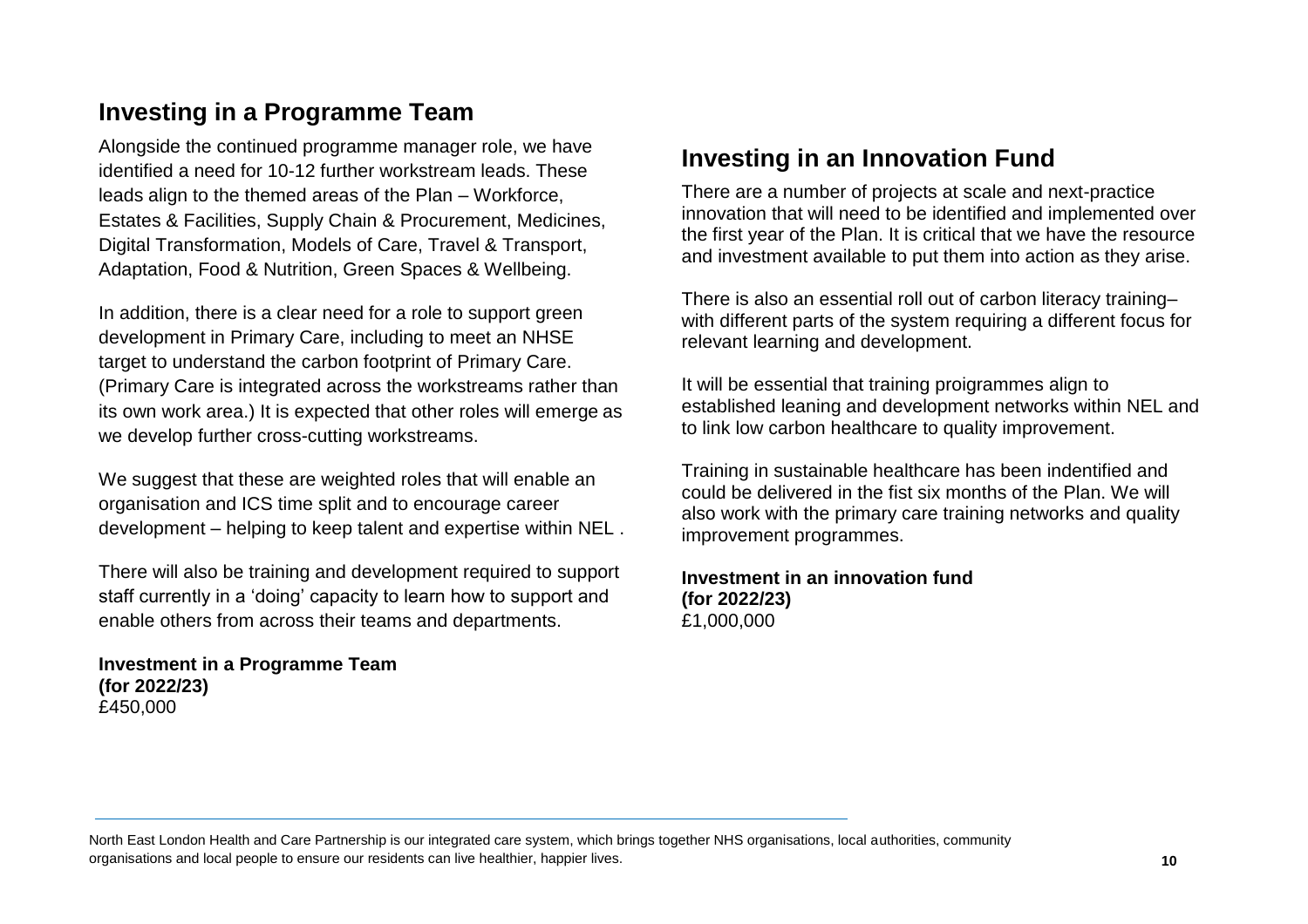# **How we developed this Plan**

Over the last six months, we have laid the foundation for a robust, engaging and ambitious Green Plan.

We know that people are our greatest resource – their experience, expertise and abilities. We have included as many staff from across the ICS as possible to gain their insight and ideas. We have designed the Plan to be open and inclusive for everyone to join in as we deliver and develop it.

- **We are enabling expertise** by providing regular opportunities for learning, sharing and enabling replication of great practice, and identifying and filling resource gaps in technical skills, people-power and finance.
- **We are gathering intelligence** and data to enable informed decisions on large scale projects for medium to long-term gains over the next few years.
- **We engaged stakeholders** running nine themed workshops plus a number of engagement sessions to help understand what is already happening across the partnership and to define and agree action and targets.
- **We are leveraging influence** from across the ICS and embedding climate literacy and climate opportunity into business as usual.

*"Our broken relationship between people and nature is causing harm to our health, delivering a net zero NHS is an opportunity to narrow pre-existing health inequalities by collaborating with stakeholders across the ICS and build a climate positive future that enables health and wellbeing for all." Dr Farah Bede, Tower Hamlets GP and Net Zero Clinical Lead*

North East London Health and Care Partnership is our integrated care system, which brings together NHS organisations, local authorities, community organisations and local people to ensure our residents can live healthier, happier lives. **11**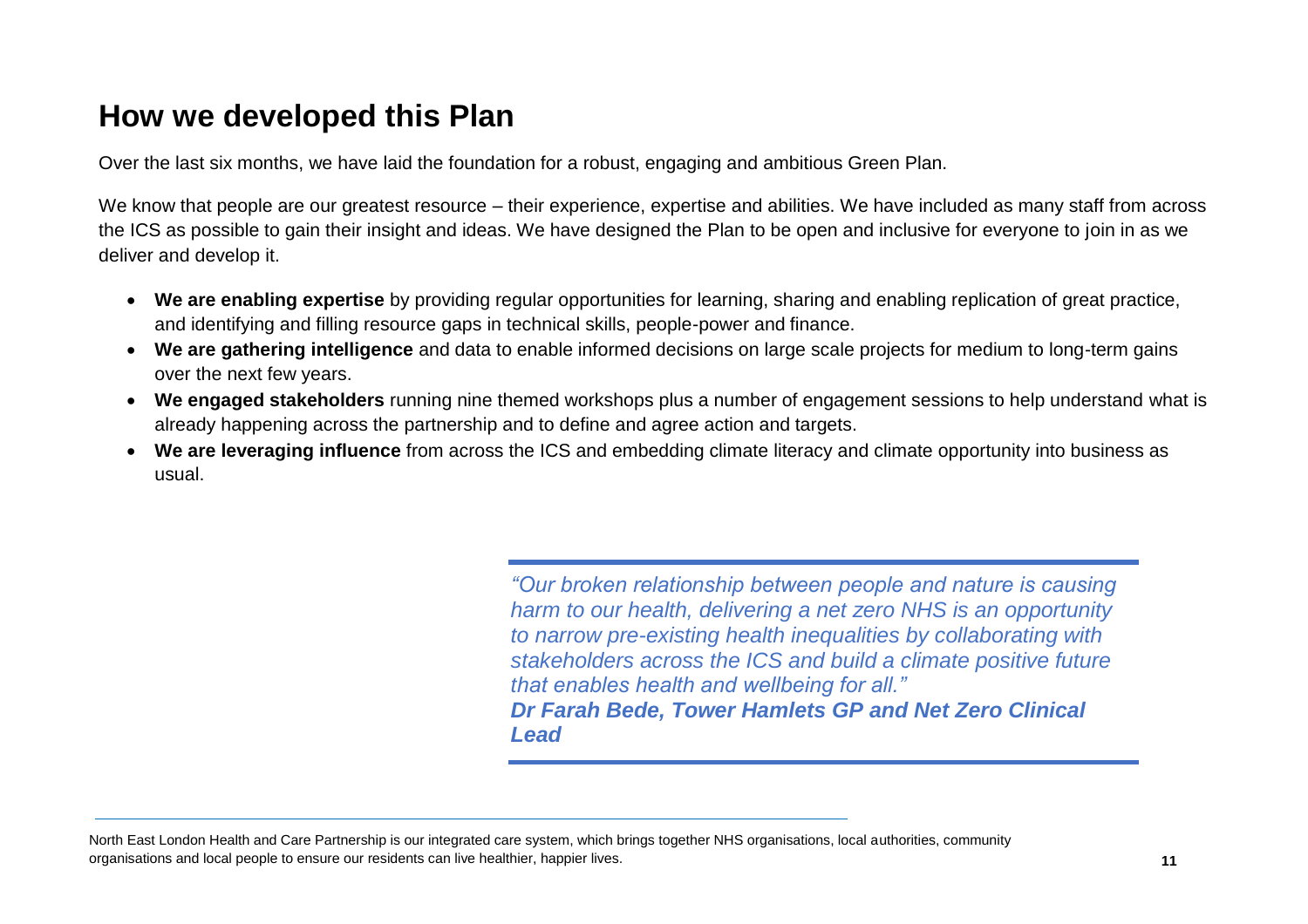# **The NEL Green Plan Programme Overview**

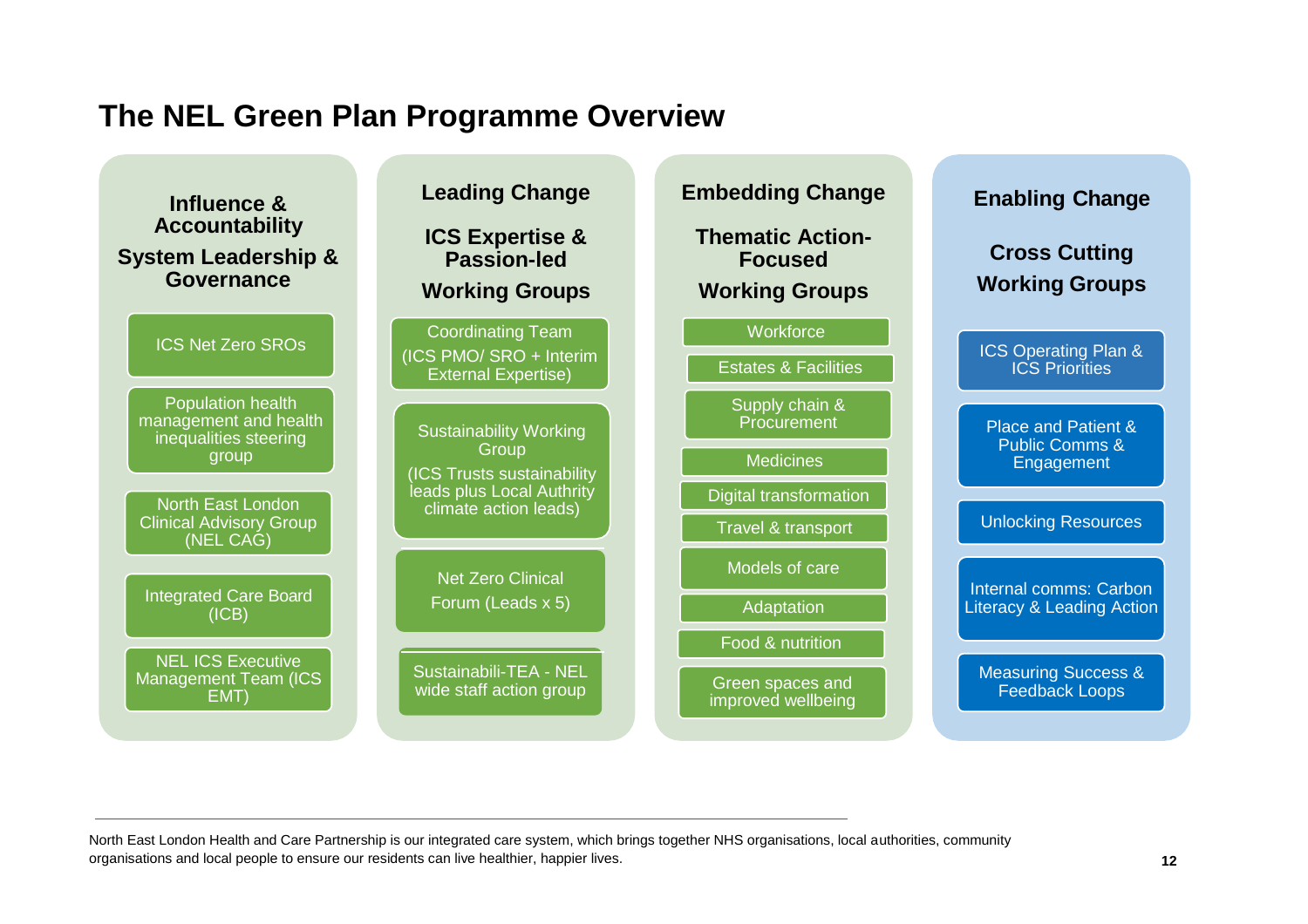# **Developing the Frameworks for the Green Plan Delivery**

#### **Over the 2022/23, we will develop the ICS infrastructure to ensure we can meet an 80% reduction in our collective carbon footprint by 2028.**

To help us build this change in the way we think and act across our working culture, **we will support those who lead this agenda with resources and strong governance and enable all ICS staff to shape and deliver the action in the Green Plan**.

We are developing cross-cutting working groups and subgroups, some are established and effective, others are only recently identified and in the process of forming.

| <b>Green Leaders. ICS Expertise &amp; Passion-</b>                                                                                                                                                                                                                                                                                                                                                                                                                                                                                                                                                                                                                                  | <b>Accountability. System Leadership</b>                                                                                                                                                                                                                                                                                                                                                                                                                                                                                                                                                          | <b>Integrating Climate Action into</b>                                                                                                                                                                                                                                                                                                                                                                                                                                                                                                   |
|-------------------------------------------------------------------------------------------------------------------------------------------------------------------------------------------------------------------------------------------------------------------------------------------------------------------------------------------------------------------------------------------------------------------------------------------------------------------------------------------------------------------------------------------------------------------------------------------------------------------------------------------------------------------------------------|---------------------------------------------------------------------------------------------------------------------------------------------------------------------------------------------------------------------------------------------------------------------------------------------------------------------------------------------------------------------------------------------------------------------------------------------------------------------------------------------------------------------------------------------------------------------------------------------------|------------------------------------------------------------------------------------------------------------------------------------------------------------------------------------------------------------------------------------------------------------------------------------------------------------------------------------------------------------------------------------------------------------------------------------------------------------------------------------------------------------------------------------------|
| <b>led Working Groups</b>                                                                                                                                                                                                                                                                                                                                                                                                                                                                                                                                                                                                                                                           | & Governance                                                                                                                                                                                                                                                                                                                                                                                                                                                                                                                                                                                      | <b>Business as Usual.</b>                                                                                                                                                                                                                                                                                                                                                                                                                                                                                                                |
| Staff in these working groups have been leading<br>action on climate change for years - both inside<br>and outside of their job descriptions. We will<br>learn from this immensely valuable resource and<br>support them to lead this movement.<br><b>Central Coordinating Team ICS</b><br>$\bullet$<br>programme manager to coordinate the<br>Plan, identify gaps, strategically join the<br>dots and enable innovation. Supported<br>by workstream leads (when identified)<br>plus ICS Senior Responsible Officer +<br><b>Interim External Expertise</b><br><b>Sustainability Working Group</b><br>Experienced and innovative<br>Sustainability Leads from the five NEL<br>Trusts | We will ensure the Green Plan is regularly<br>supported and influenced by leadership across<br>the ICS.<br><b>ICS Net zero Senior Responsible</b><br><b>Officers (SROs)</b> A working group of ICS<br>Net zero Leads meets monthly to<br>oversee and progress the Plan<br><b>ICS Executive Management Team We</b><br>will report progress to the ICS EMT on a<br>quarterly basis, providing space for<br>critique, sharing insight and problem<br>solving<br><b>Population Health Management and</b><br><b>Health Inequalities Steering Group</b><br>Frequency of engagement to be<br>identified. | We will be bold and innovative in our<br>approach to effectively use resources across<br>the partnership and ensure that all ICS staff<br>can support the delivery of the Green Plan.<br>We have identified five additional areas of<br>work that need to be established and<br>developed within the workplan for Year one.<br><b>ICS Operating Plan &amp; ICS Priorities</b><br><b>Place and Patient &amp; Public Comms</b><br>& Engagement<br><b>Unlocking Resources</b><br>Internal comms: Carbon Literacy &<br><b>Leading Action</b> |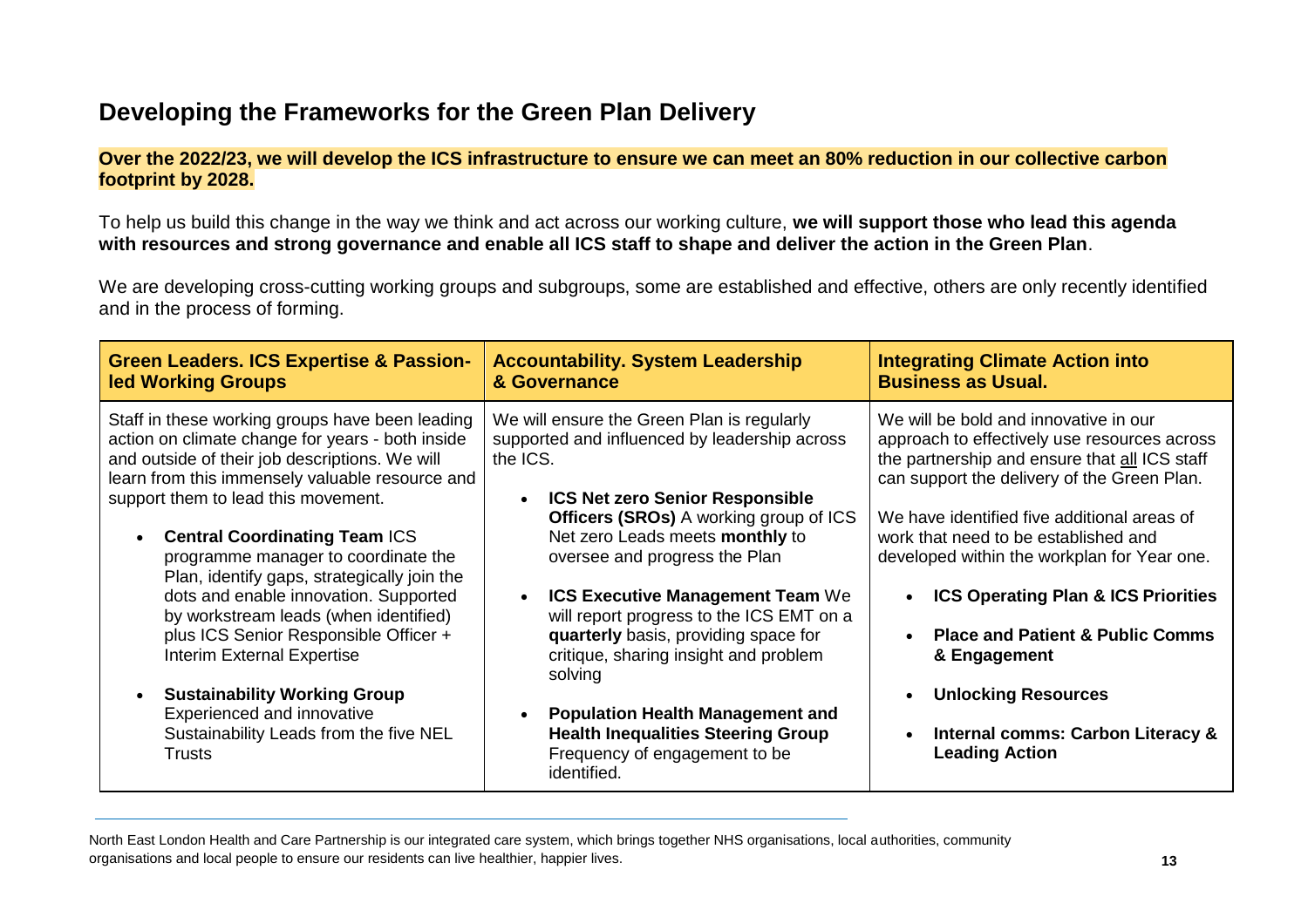| <b>Green Leaders. ICS Expertise &amp; Passion-</b>                                                                                                                                                       | <b>Accountability. System Leadership</b>                                                                                                          | <b>Integrating Climate Action into</b>                  |
|----------------------------------------------------------------------------------------------------------------------------------------------------------------------------------------------------------|---------------------------------------------------------------------------------------------------------------------------------------------------|---------------------------------------------------------|
| <b>Ied Working Groups</b>                                                                                                                                                                                | & Governance                                                                                                                                      | <b>Business as Usual.</b>                               |
| • ICS Clinical Leadership Five ICS<br>Clinical Leads who also champion green<br>action through their own practices.<br><b>Sustainabili-TEA Passionate staff action</b><br>group with growing attendance. | <b>Integrated Care Board (ICB)</b> This Plan<br>covers the previous functions of the CCG<br>and commits the now ICB to its targets<br>and action. | <b>Measuring Success &amp; Feedback</b><br><b>Loops</b> |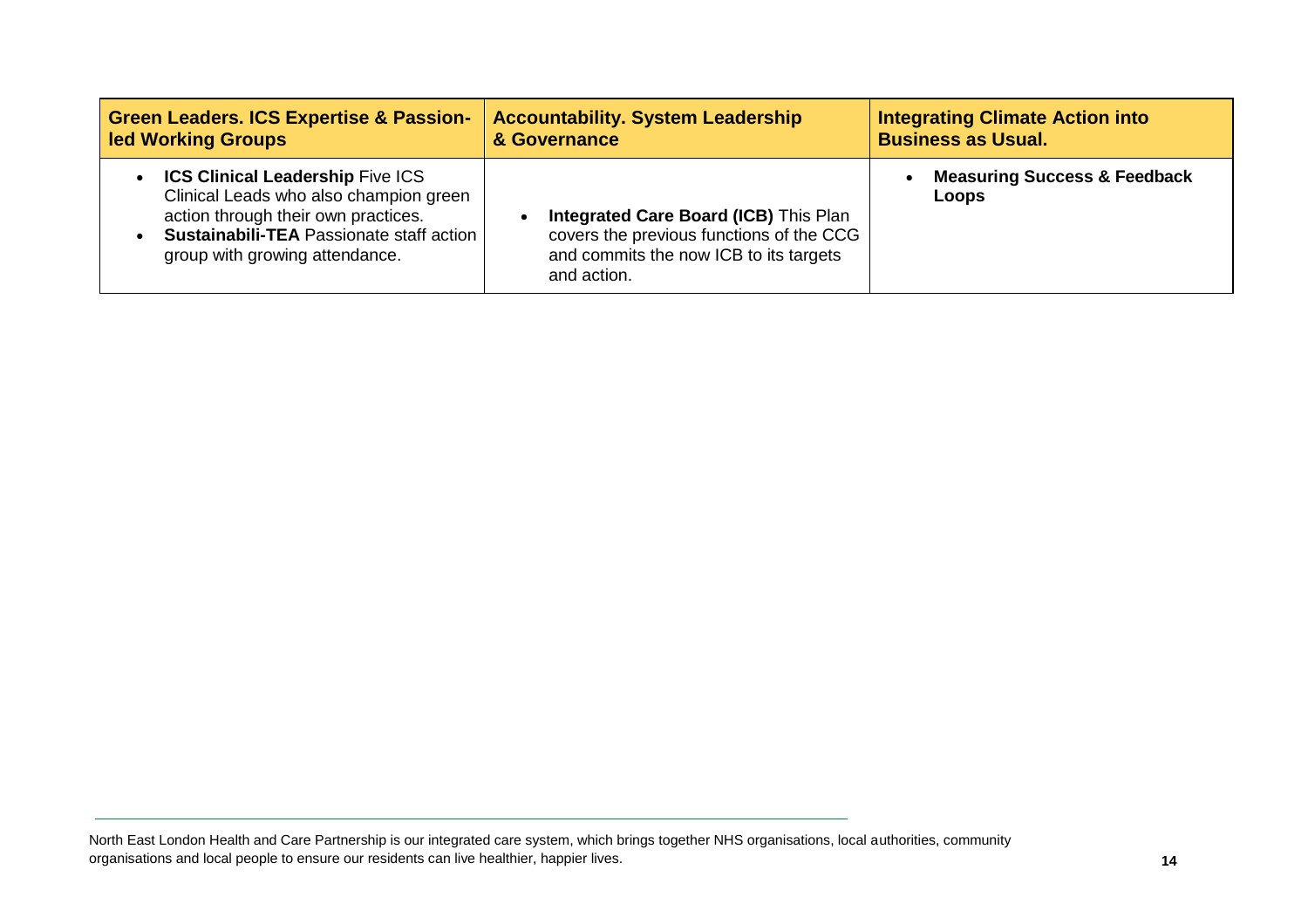# <span id="page-14-0"></span>**The Plan**

| <b>Enabling Action</b> | <b>Action</b>                                                                                                                                                                                                                                                                                                                                                                                                                                                                                                                                                                                                                                                                                                                                                                                                                                                                                                                                                                                                                            | <b>Timescales for</b><br>completion |
|------------------------|------------------------------------------------------------------------------------------------------------------------------------------------------------------------------------------------------------------------------------------------------------------------------------------------------------------------------------------------------------------------------------------------------------------------------------------------------------------------------------------------------------------------------------------------------------------------------------------------------------------------------------------------------------------------------------------------------------------------------------------------------------------------------------------------------------------------------------------------------------------------------------------------------------------------------------------------------------------------------------------------------------------------------------------|-------------------------------------|
| <b>Green Leaders</b>   | Establish a workstream lead role for each of the themed<br>workstreams<br>$\triangleright$ Estates & Facilities,<br>Supply Chain & Procurement,<br>Medicines,<br>$\blacktriangleright$<br>Adaptation,<br>$\triangleright$ Workforce,<br>Digital Transformation,<br>$\triangleright$ Models of Care,<br>Travel & Transport,<br>> Food & Nutrition,<br>> Green Spaces & Wellbeing.<br><b>Establish a workstream lead for Primary Care</b><br>$\bullet$<br>Review which roles have significant crossover in technical skills and<br>expertise (e.g. estates, procurement, adaptation)<br>Identify where additional resource is necessary for cross-cutting<br>workstreams, to help meet the Plans targets, and recruit<br>accordingly, with specific reference to<br>$\triangleright$ Air Quality<br>ICS Operating Plan & ICS Priorities<br>Place and Patient & Public Comms & Engagement<br><b>Unlocking Resources</b><br>$\blacktriangleright$<br>Internal comms: Carbon Literacy & Leading Action<br>Measuring Success & Feedback Loops. | • June 2022                         |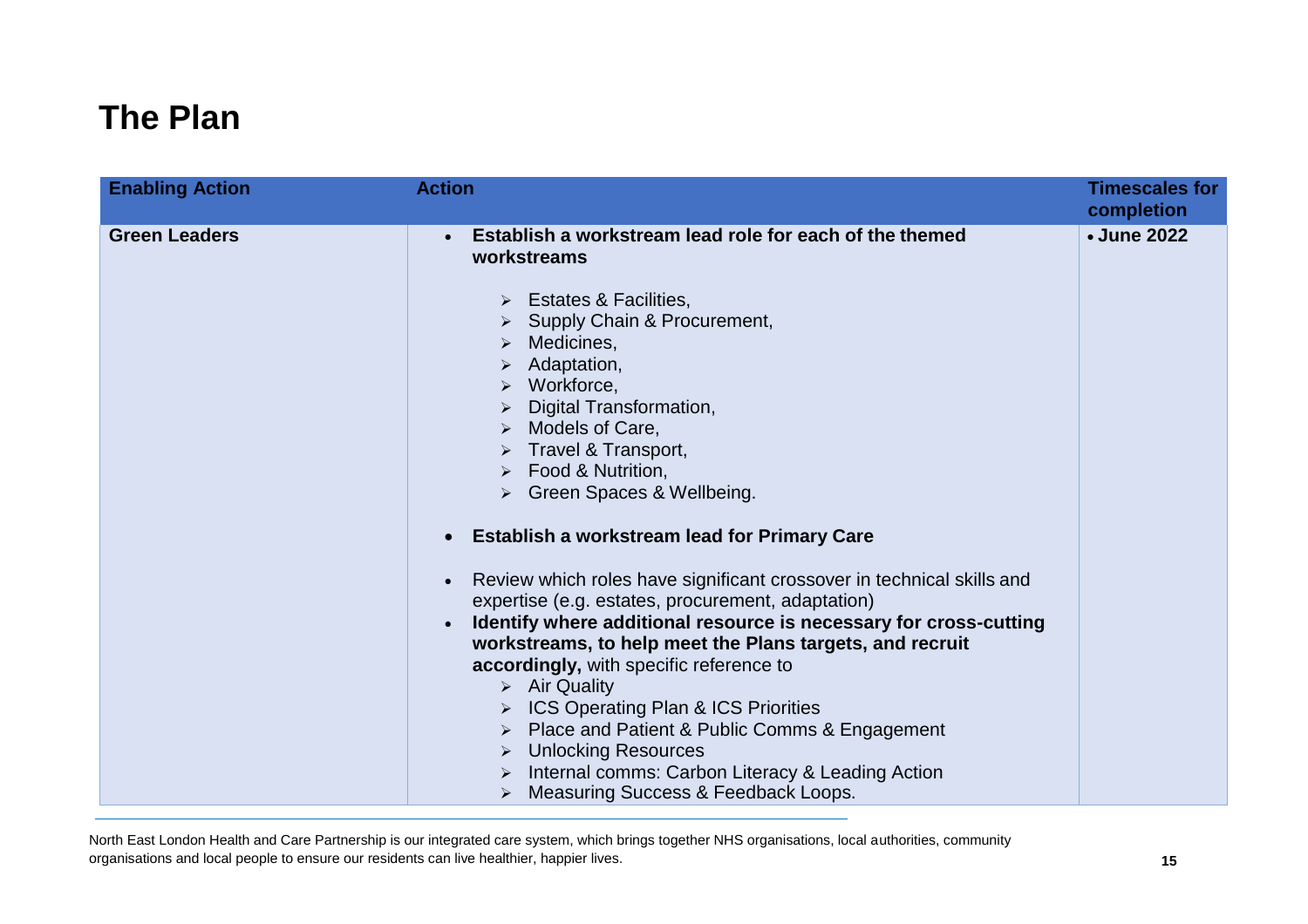|                                                                     | Review the scope and the expertise of the programme manager<br>role in line with newly created positions<br>All positions should focus on skills & passion for the green agenda, and<br>support the career development paths of individuals across the ICS.<br>Identify the training and development requirements, and<br>$\bullet$<br>opportunities for sharing resources, across NEL's staff action groups<br>to support them to empower colleagues to take action and shape the<br>Plan.                                                                                                                         |                                                                        |
|---------------------------------------------------------------------|---------------------------------------------------------------------------------------------------------------------------------------------------------------------------------------------------------------------------------------------------------------------------------------------------------------------------------------------------------------------------------------------------------------------------------------------------------------------------------------------------------------------------------------------------------------------------------------------------------------------|------------------------------------------------------------------------|
| <b>Innovation Fund</b>                                              | <b>Establish an Innovation Fund to support the roll out of training and</b><br>skill development, identifying and implementing next practice and<br>initiating projects at scale.                                                                                                                                                                                                                                                                                                                                                                                                                                   | • 2022                                                                 |
| <b>Accountability</b>                                               | Trust, ICS & Clinical Net zero Leads will meet monthly to drive the<br>Plan forward.<br>$\triangleright$ This will be a meeting where decisions can be made and<br>leveraged<br>Membership is made of place based representatives and<br>providers<br>> Regular delegation from named leads will limit this Plan's<br>potential and weaken accountability, and will not be acceptable.<br>ICS Executive Management Team will receive progress reports on a<br>quarterly basis, providing space for critique, sharing insight and problem<br>solving<br>All system leaders at place and borough level will commit to | • April 2022 to<br>agree remit -<br>meetings<br>ongoing<br>• September |
|                                                                     | climate literacy training and exploring ways to walk the talk,<br>supported by their organisations Green Leaders                                                                                                                                                                                                                                                                                                                                                                                                                                                                                                    | 2023                                                                   |
| <b>Integrating Climate Action into</b><br><b>Business as Usual.</b> | Identify an SRO to work alongside the central coordination team for<br>each of the following areas                                                                                                                                                                                                                                                                                                                                                                                                                                                                                                                  | • April 2022                                                           |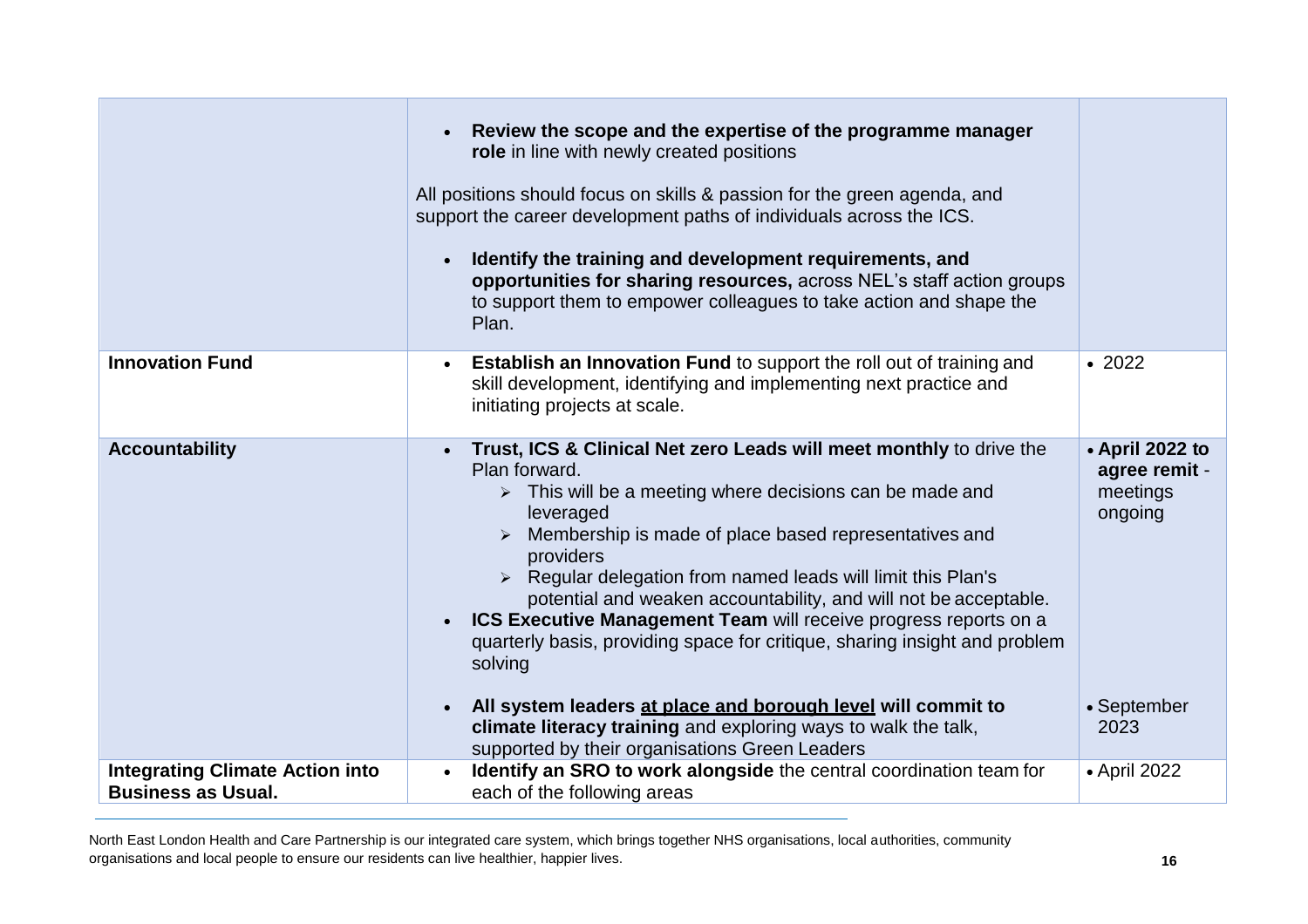| Integrating Climate Action into the ICS Priorities & Operating Plan<br>$\triangleright$<br>(with a primary focus on Health Inequality)<br>$\triangleright$ Place and Patient & Public Comms & Engagement<br><b>Unlocking Resources</b><br>Internal Comms, Engagement, Training and Narrative<br>> Measuring Success & Feedback Loops |                     |
|--------------------------------------------------------------------------------------------------------------------------------------------------------------------------------------------------------------------------------------------------------------------------------------------------------------------------------------|---------------------|
| Review each of the themed workPlans with each SRO to<br>understand the breadth of the action required.<br>$\triangleright$ Further actions to follow from this meeting/s                                                                                                                                                             | $\bullet$ June 2022 |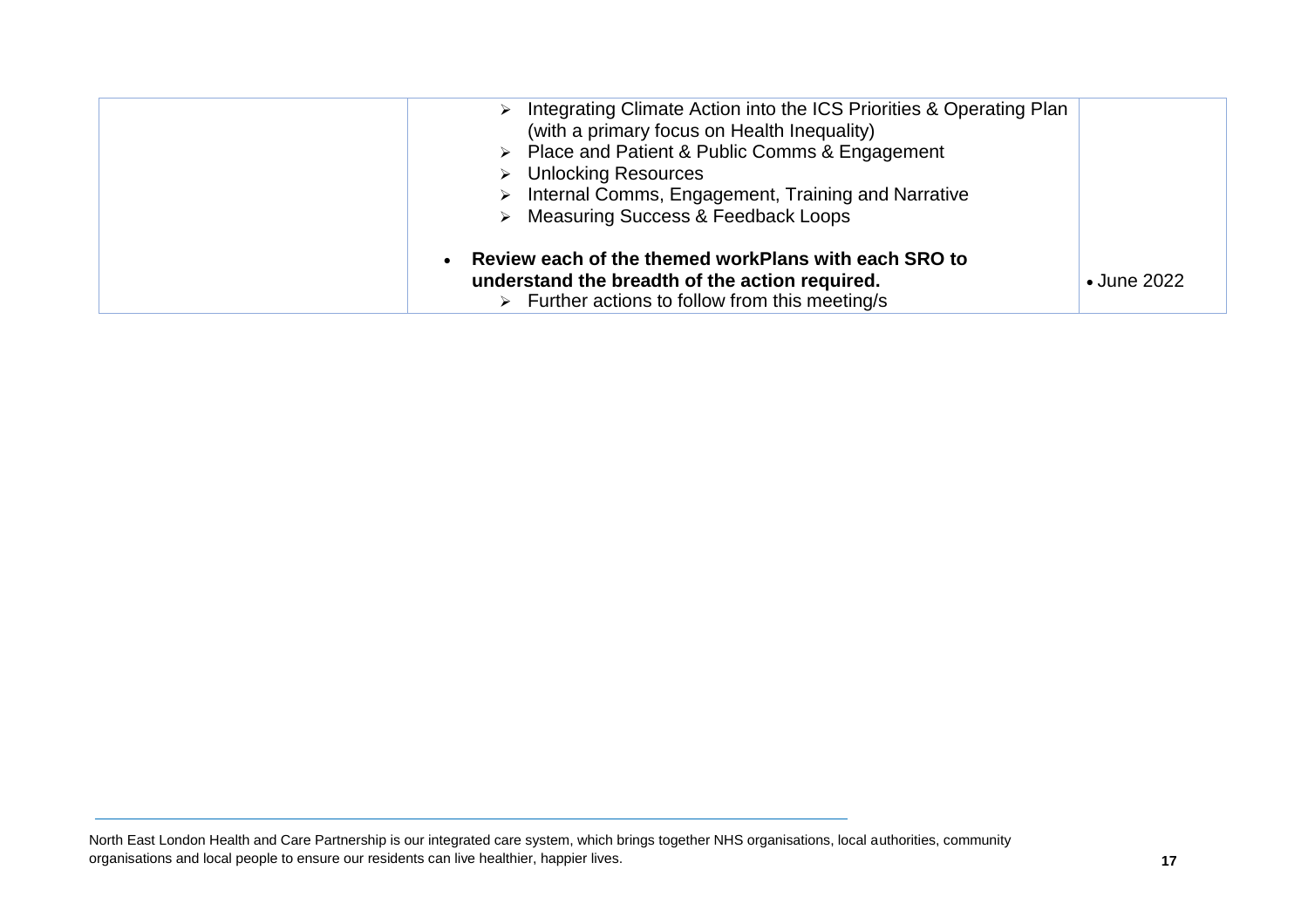### <span id="page-17-0"></span>**Workforce**

We need **ALL** NEL ICS Staff to be making low carbon decisions at EVERY stage of service design and delivery. We will involve staff in our approach and ask 'what does low carbon mean to you and how can we help you do it'. We will provide training and support to those learning how, and we will resource and equip those taking a lead through remuneration and career development. Underlined actions are NHS mandated targets.

| <b>Workforce &amp; system</b><br>leadership                         | <b>Action</b>                                                                                                                                                                                                                                                                                                                                                                                                                                                                                                                | <b>Timescales for</b><br>completion                                     |
|---------------------------------------------------------------------|------------------------------------------------------------------------------------------------------------------------------------------------------------------------------------------------------------------------------------------------------------------------------------------------------------------------------------------------------------------------------------------------------------------------------------------------------------------------------------------------------------------------------|-------------------------------------------------------------------------|
| Fill skills and resources gap                                       | Establish a workstream lead<br>$\bullet$<br>Identify senior support lead/responsible officer                                                                                                                                                                                                                                                                                                                                                                                                                                 | <b>June 2022</b>                                                        |
| <b>Every trust and ICS board to</b><br>designate a board-level lead | Board level sustainability leads have been in place at Trust and NELCCG<br>$\bullet$<br>since 2021<br>Senior Responsible Officers Forum meets monthly – that oversees the<br>development of the ICS and Trust Green Plans and progress towards net zero<br>NEL Sustainability Working Group meet regularly<br>$\bullet$                                                                                                                                                                                                      | Complete<br>$\bullet$<br>Complete<br>$\bullet$<br>Complete<br>$\bullet$ |
| <b>Developing Net Zero Clinical</b><br><b>Leaders</b>               | Net Zero clinical leaders in primary care were recruited in January 2021 and<br>$\bullet$<br>will act as clinical experts in developing the ICS green Plan and engaging care<br>professionals<br>• Form a NEL net zero clinical leads network<br>Increase the number of places available to NEL clinicians on the RCGP NEL<br><b>Faculty Climate Health Leadership Scholarships</b><br>• Clinical leads to promote the links between reducing our carbon footprint and<br>the aims of health equities including Core20plus5. | Complete<br>$\bullet$<br>Q1 2022<br>2022<br>2023<br>$\bullet$           |
| Provide a climate literacy<br>training programme                    | Provide climate change awareness training to all health and care staff<br>$\bullet$<br>Add the Delivering a Net Zero NHS "e-Learning for Healthcare" module to<br>$\blacktriangleright$<br>workforce training platforms<br>> Provide PTL GP training sessions and time set aside to complete online<br>courses with CPD<br>> Provide training in SusQI and how to use sustainable impact assessment<br>• Provide board level training to support successful 'green leaders'                                                  | 2022<br>$\bullet$<br>2022<br>$\bullet$<br>2022<br>$\bullet$<br>2022     |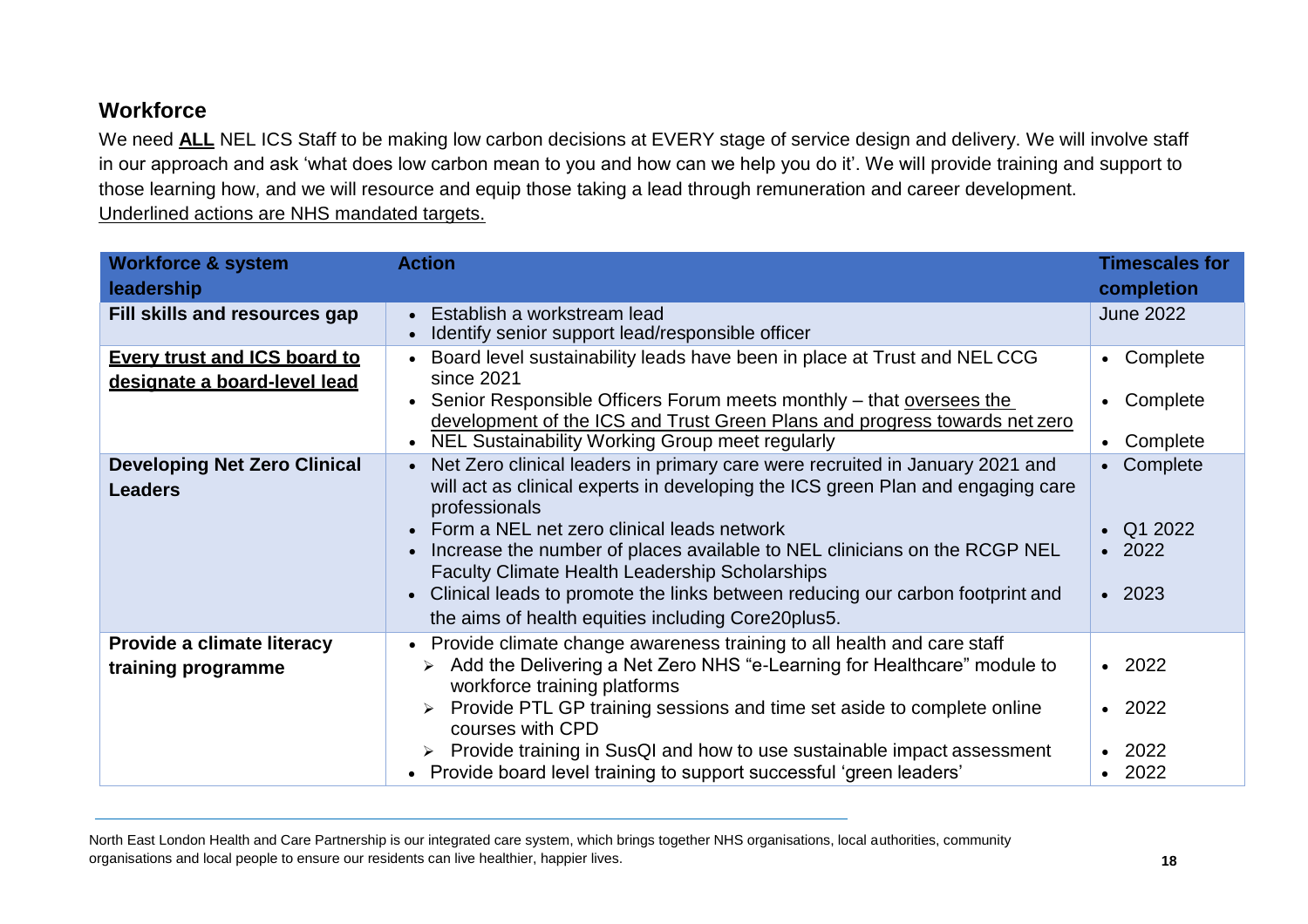| <b>Workforce &amp; system</b><br>leadership                                                                                     | <b>Action</b>                                                                                                                                                                                                                                                                                                                                                                                                                                                                                                                                                                                                                               | <b>Timescales for</b><br>completion                                                                               |
|---------------------------------------------------------------------------------------------------------------------------------|---------------------------------------------------------------------------------------------------------------------------------------------------------------------------------------------------------------------------------------------------------------------------------------------------------------------------------------------------------------------------------------------------------------------------------------------------------------------------------------------------------------------------------------------------------------------------------------------------------------------------------------------|-------------------------------------------------------------------------------------------------------------------|
| <b>Creating a social movement</b><br>of staff and patients that<br>understand the impact of<br>healthcare on the<br>environment | <b>Involve</b><br>NEL-wide staff climate action forum in place since November 2021<br>$\bullet$<br>All NEL health and care workplaces to set up climate action staff groups<br>$\bullet$<br>Further embed sustainability within the frameworks for the seven ICB<br>$\bullet$<br>behaviours<br>Identify opportunities to engage specific patient groups to co-design campaign<br>$\bullet$<br>materials for the greener inhalers and active travel campaigns.                                                                                                                                                                               | Complete<br>$\bullet$<br>Q1 2022<br>Q3 2022<br>$\bullet$<br>2022<br>$\bullet$                                     |
|                                                                                                                                 | <b>Inform</b><br>• Co-design a NEL wide net zero campaign to launch the green Plan<br>Resource to be identified for a co-ordinated information and communications<br>approach<br>Start recording and sharing a podcast - to win hearts and minds as to why this<br>$\bullet$<br>is a health crisis. Giving a voice to patients, sustainability experts and<br>clinicians<br>Add information on ICS and Trust Green Plans to staff induction<br>$\bullet$<br>50 staff to have joined NHS greener communities NHS futures platform<br>$\bullet$<br>To agree a commitment statement regarding sustainability to all ICB staff JDs<br>$\bullet$ | Q1 2022<br>$\bullet$<br>2022<br>$\bullet$<br>$\cdot$ 2022<br>Q3 2022<br>Q1 2023<br>$\bullet$<br>2023<br>$\bullet$ |
| <b>Providing sustainable staff</b><br>benefits and incentive<br>schemes                                                         | All staff able to access a cycle to work scheme<br>All staff benefit schemes to offer only EV and low emission motor vehicles<br>$\bullet$<br>Implement a consistent staff incentive schemes attached to individual lifestyle<br>$\bullet$<br>changes and professional innovation<br>Set up a Net Zero Innovation Panel. To help identify solutions that can be<br>$\bullet$<br>applied at scale and apply for sustainability awards as a system<br>Roll out a Green Ward scheme in all inpatient settings<br>$\bullet$                                                                                                                     | Complete<br>$\bullet$<br>2022<br>$\bullet$<br>$\cdot$ 2023<br>$\cdot$ 2022<br>$\cdot$ 2023                        |

North East London Health and Care Partnership is our integrated care system, which brings together NHS organisations, local authorities, community organisations and local people to ensure our residents can live healthier, happier lives.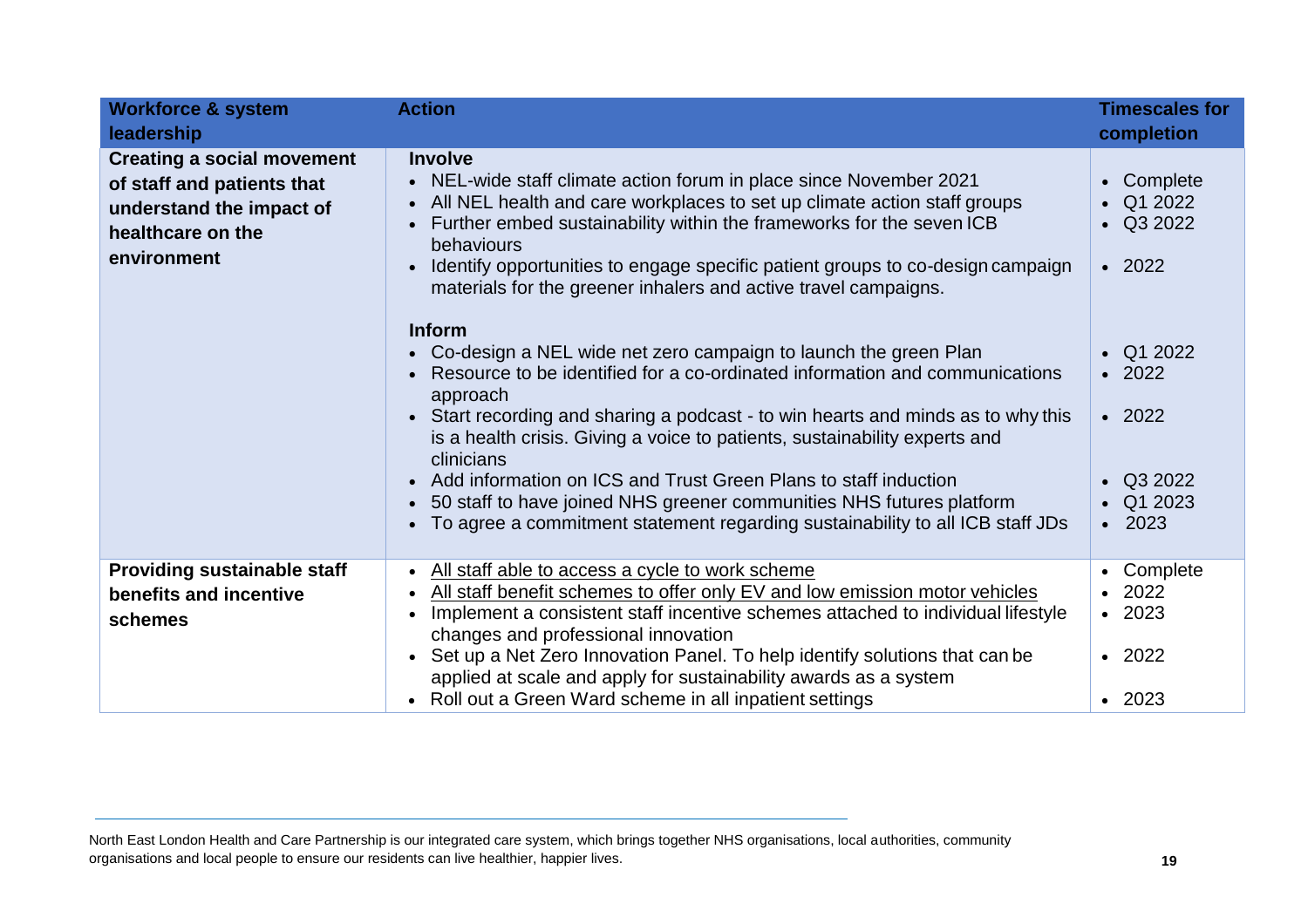

### <span id="page-19-0"></span>**Estates & Facilities**

This is the longest running area of action across all of our organisations and the traditional home for action on climate change and environmental improvements. It is here we must raise the bar for our ICS ambition. Through this workstream we have identified significant opportunities to support other partners capital investments - as well as gathering the insight to make informed decision on future collaborative projects which will create change at scale.

Underlined actions are NHS mandated targets.

| <b>Estates &amp; facilities</b>                                              | <b>Actions</b>                                                                                                                                                                                                                                                                                                                                                                                                                                                                                                                                                       | <b>Timescales for</b><br>completion                                                          |
|------------------------------------------------------------------------------|----------------------------------------------------------------------------------------------------------------------------------------------------------------------------------------------------------------------------------------------------------------------------------------------------------------------------------------------------------------------------------------------------------------------------------------------------------------------------------------------------------------------------------------------------------------------|----------------------------------------------------------------------------------------------|
| Fill skills and resources gap                                                | • Establish a workstream lead<br>• Identify senior support lead/responsible officer                                                                                                                                                                                                                                                                                                                                                                                                                                                                                  | • June 2022                                                                                  |
| <b>Strategic transformation to</b><br>include carbon reduction<br>activities | • Next version of the NEL ICB and Trust Estates Strategies to include carbon<br>reduction targets<br>• Map the energy infrastructure for health and care services<br>• Map the various estates strategies that are of relevance for acute, community,<br>primary care and social care<br>• Explore how to factor in expected population increases with carbon reduction<br>targets<br>• Provide service design teams with the information in order to make more<br>efficient uses of health and care estates<br>• Provide training on sustainable impact assessments | $\cdot$ 2022<br>$\cdot$ 2022<br>$\cdot$ 2022<br>$\cdot$ 2023<br>$\cdot$ 2023<br>$\cdot$ 2023 |
|                                                                              | • Provide education on benefits of full lifecycle costs - so it can be included in<br>business cases                                                                                                                                                                                                                                                                                                                                                                                                                                                                 | $\cdot$ 2023                                                                                 |
| <b>Reduce waste (crossing over</b><br>with procurement workstream)           | • NEL Procurement Collaborative - Estates and facilities workstream to take a<br>lead<br>• Identifying opportunities to contract in bulk<br>• Sourcing from catalogues that illustrate carbon footprint of products<br>• Introduce a furniture exchange and upcycling programme                                                                                                                                                                                                                                                                                      | $\cdot$ 2022<br>$\cdot$ 2022<br>2023<br>$\cdot$ 2023                                         |

healthier, happier lives. **20** North East London Health and Care Partnership is our integrated care system, which brings together NHS organisations, local authorities, community organisations and local people to ensure our residents can live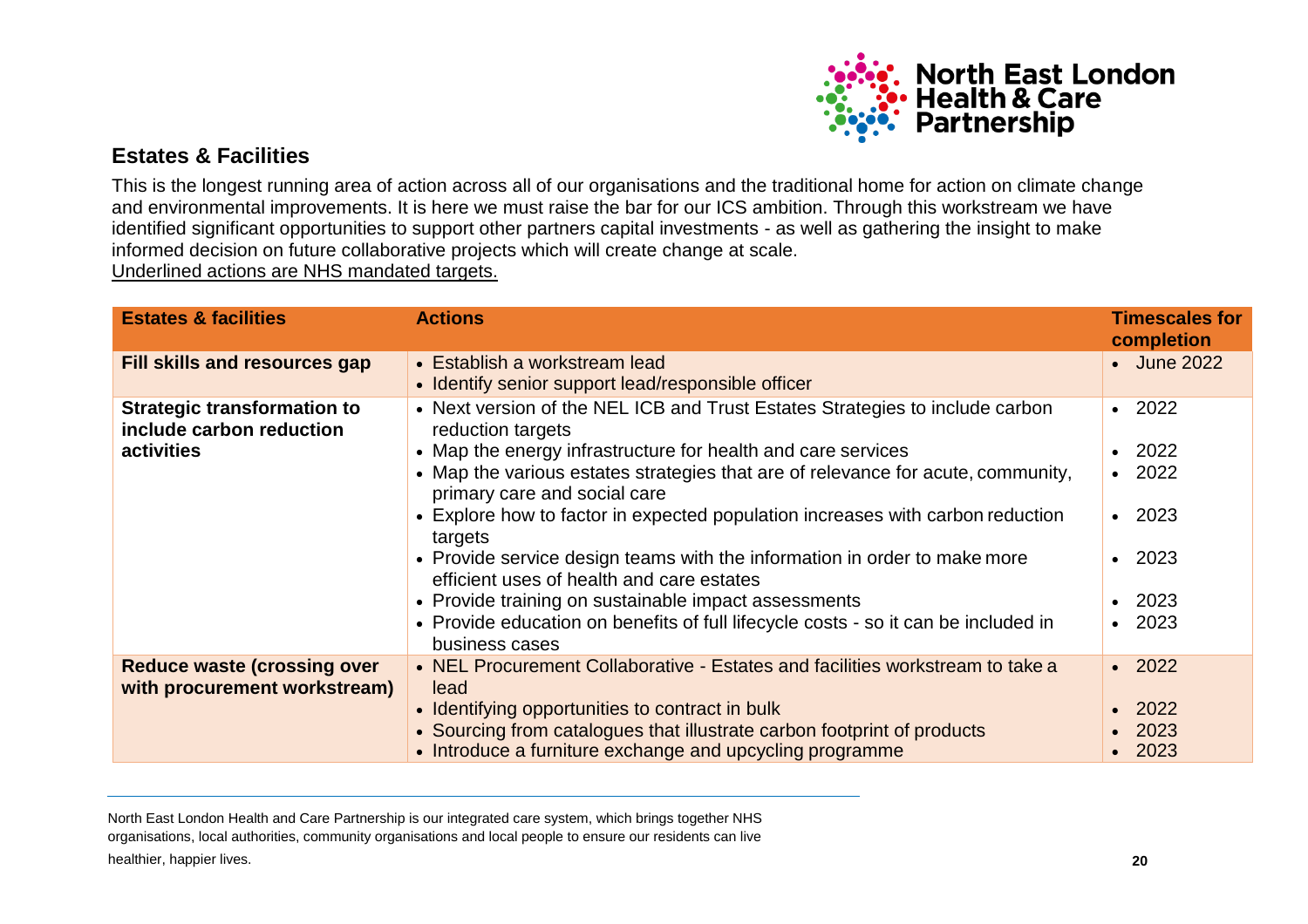| <b>Estates &amp; facilities</b>                                                                     | <b>Actions</b>                                                                                                                                                                                                                                                                                                                                                                                                                                                             | <b>Timescales for</b><br>completion                                          |
|-----------------------------------------------------------------------------------------------------|----------------------------------------------------------------------------------------------------------------------------------------------------------------------------------------------------------------------------------------------------------------------------------------------------------------------------------------------------------------------------------------------------------------------------------------------------------------------------|------------------------------------------------------------------------------|
|                                                                                                     | • Identify amounts needed for investment in insulation and glazing<br>• Roll out SharpSmart across NEL<br>• Increase the amount of metals reclaimed from incineration to then be reused<br>and recycled                                                                                                                                                                                                                                                                    | 2024<br>2023<br>$\cdot$ 2024                                                 |
| <b>Construction projects to</b><br>reduce their carbon footprint<br>and increase their social value | • Provide and source subject specific education sessions<br>• Social value and sustainable building requirements are added to all new build<br>projects from April 2022<br>• All new builds to consider green spaces and food growing opportunities                                                                                                                                                                                                                        | 2023<br>$\cdot$ 2022<br>2023                                                 |
| Every primary care setting to<br>know their carbon footprint                                        | • Identify resources to support primary care net zero programme<br>• NHS Property Services to provide energy and waste data for the properties they<br>own in NEL<br>• Include carbon foot-printing as part of Primary Care Network Infrastructure<br>Programme<br>• To identify and provide Primary Care services with the appropriate tools to<br>measure their carbon footprint<br>• Follow up with support and toolkits to generate footprint and initial action Plan. | $\cdot$ 2022<br>$\cdot$ 2022<br>$\cdot$ 2022<br>$\cdot$ 2023<br>$\cdot$ 2024 |
| Increase the amount of<br><b>Primary Care premises using</b><br>renewable energy                    | • NEL CCG to identify any surplus that might be able to be utilised for carbon<br>reduction initiatives<br>• Mapping which primary care settings (that are not run by NHSPS) are signed up<br>to a renewable energy tariff                                                                                                                                                                                                                                                 | $\bullet$ Q2 2022<br>$\cdot$ 2022                                            |
| Does your organisation<br>purchase 100% of its electricity<br>from renewable sources?               | • All trusts to complete the transition to purchasing 100% renewable energy<br>• Undertake a review of energy supplier contracts for all providers<br>• Identify opportunities for Power Purchase Agreements (PPA's) in partnership<br>with Local Authorities<br>• Identify sites that are appropriate to host solar panel, wind turbine and heat<br>pump installation                                                                                                     | 2023<br>2023<br>$\cdot$ 2023<br>$\cdot$ 2023                                 |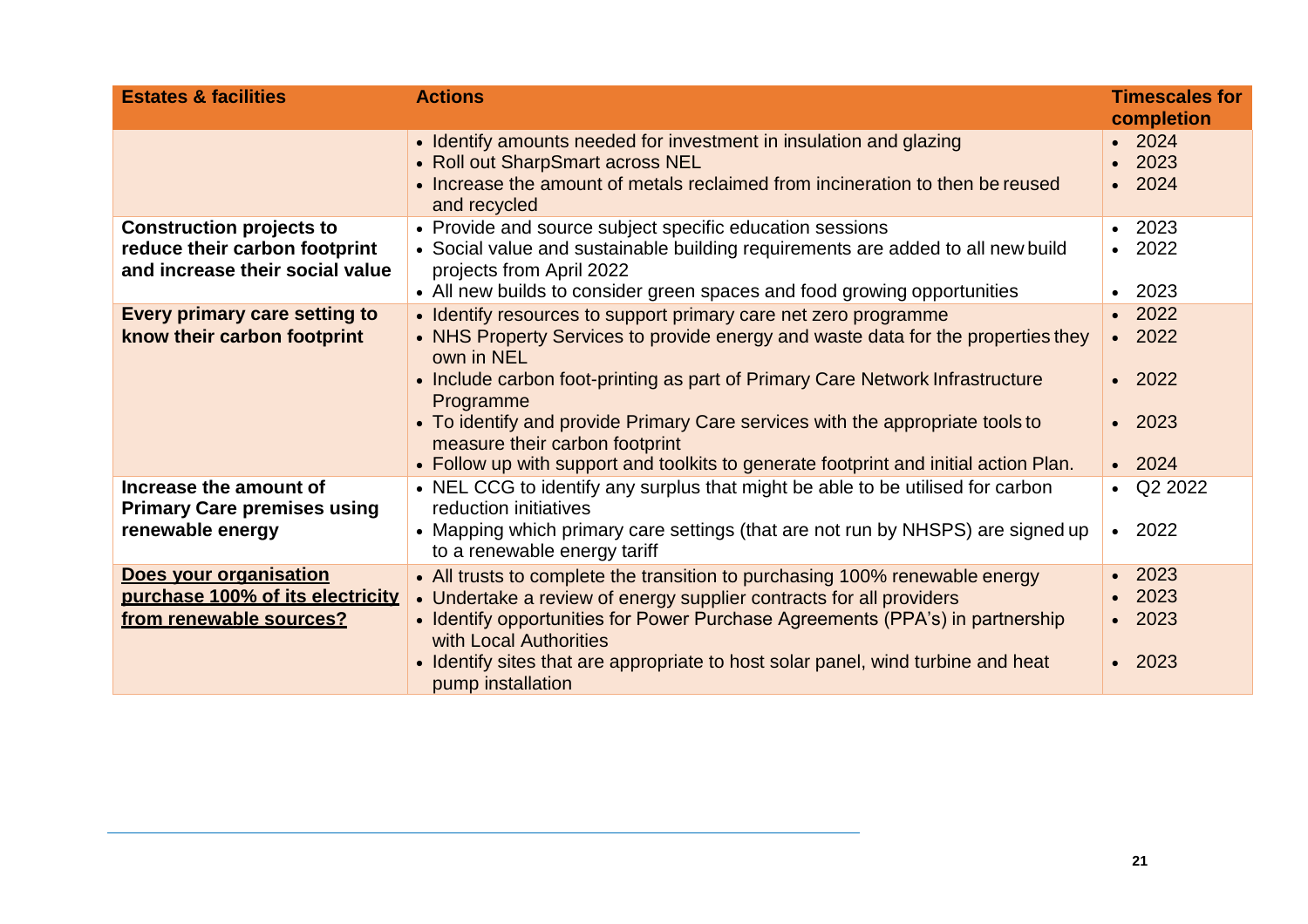### <span id="page-21-0"></span>**Adaptation**

Climate Change is already affecting health and care services, from increased overheating in hospitals, to more frequent risk and disruption from flooding and high winds. It is essential that we work together across our infrastructure and supply chains to prevent and minimise the impact on our services, patients and residents.

Underlined actions are NHS mandated targets.

| <b>Adaptation</b>                                                                                                                                          | <b>Actions</b>                                                                                                                                                                                                                                                                                                                                                                                                                                                                                                                                                                                                                                                                                                                                                                                     | <b>Timescales for</b><br>completion                                                                                                   |
|------------------------------------------------------------------------------------------------------------------------------------------------------------|----------------------------------------------------------------------------------------------------------------------------------------------------------------------------------------------------------------------------------------------------------------------------------------------------------------------------------------------------------------------------------------------------------------------------------------------------------------------------------------------------------------------------------------------------------------------------------------------------------------------------------------------------------------------------------------------------------------------------------------------------------------------------------------------------|---------------------------------------------------------------------------------------------------------------------------------------|
| Fill skills and resources gap                                                                                                                              | • Establish a workstream lead<br>Identify senior support lead/responsible officer<br>$\bullet$                                                                                                                                                                                                                                                                                                                                                                                                                                                                                                                                                                                                                                                                                                     | • June 2022                                                                                                                           |
| <b>Ensure the ICS has Plans to</b><br>mitigate the risks or effects of<br>climate change and severe<br>weather conditions on its<br>business and functions | Develop an Adaptation and Mitigation Manager role description<br>$\bullet$<br>Source templates and resources available for adaptation and mitigation<br>$\bullet$<br>Planning<br>Seek out networks of adaptation experts, looking to the Greater London<br>$\bullet$<br>Authority for guidance<br>Draft an Adaptation and Mitigation Plan for NEL. This should include specific<br>Plans to mitigate the effects of flooding, high winds, heatwaves and identify<br>which patient groups and sites are most at risk.<br>Find ways public health can contribute to adaptation Planning and mitigation<br>Understand risks to supply chain caused by floods, high winds and heatwaves<br>Undertake research into equipment and technologies that can cope with<br>flooding, high winds and heatwaves | 2022<br>$\bullet$<br>2022<br>$\bullet$<br>2022<br>$\bullet$<br>$\cdot$ 2022<br>2022<br>$\bullet$<br>$\cdot$ 2023<br>2023<br>$\bullet$ |
| Every organisation within the<br><b>ICS has Plans to mitigate the</b><br>impact of climate change on<br>the organisation's risk register                   | • Governance cover sheets to include 'risks to climate change'<br>• Trusts and health and care providers to undertake after action reviews<br>following extreme weather events                                                                                                                                                                                                                                                                                                                                                                                                                                                                                                                                                                                                                     | 2022<br>2022                                                                                                                          |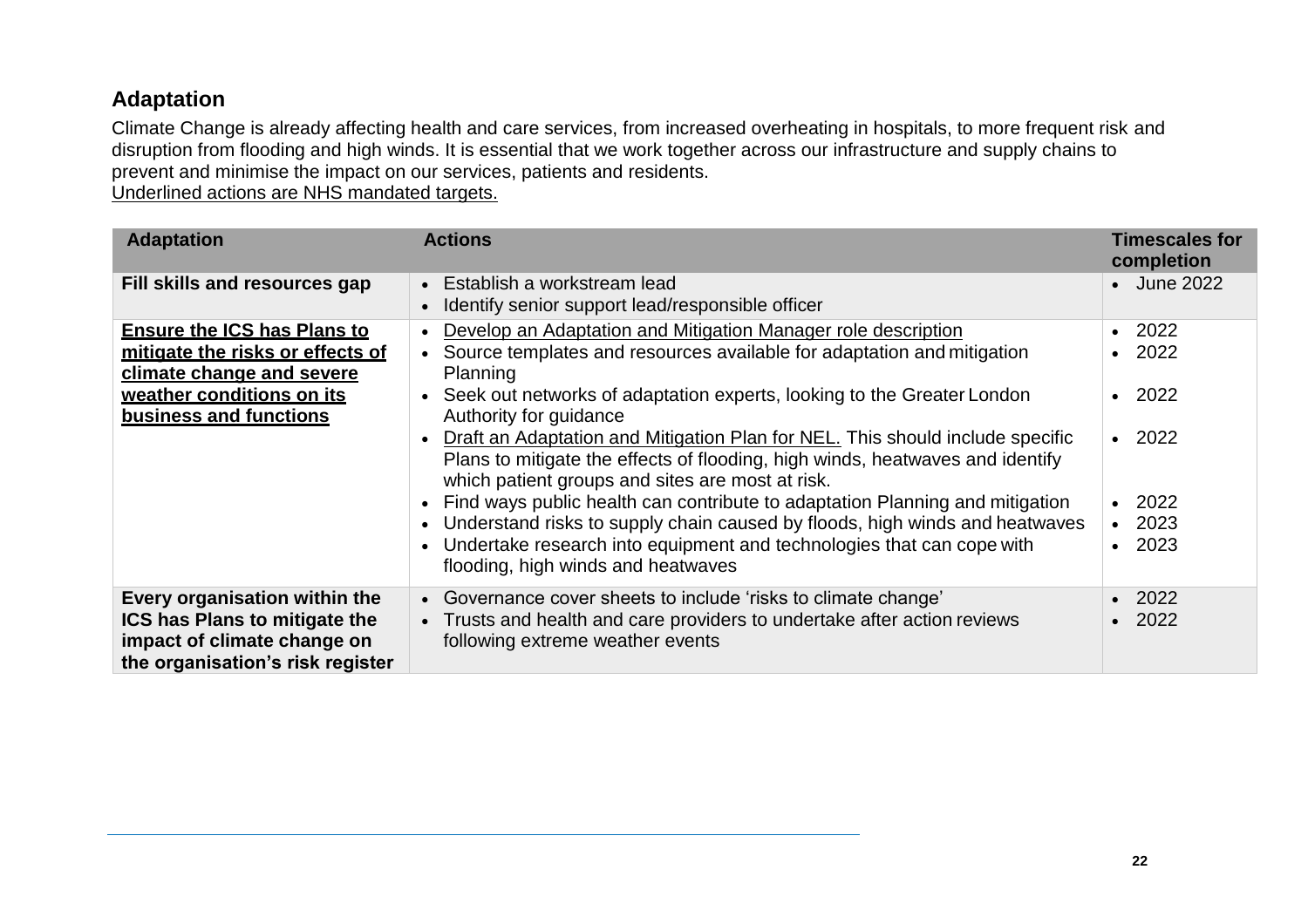# <span id="page-22-0"></span>**Supply Chain & Procurement**

Carbon is embedded in every spending decision we make. We will equip all procurement staff with the tools and commitment to enable low carbon decisions, and take advantage of collaborative opportunities.

Underlined actions are NHS mandated targets.

| <b>Supply chain &amp; procurement</b>                                                                                     | <b>Transformation required</b>                                                                                                                                                                                                                                                                                                                                                                                                                                                                                                                                                                                                                                                                                 | <b>Timescales for</b><br>completion                                                                                          |
|---------------------------------------------------------------------------------------------------------------------------|----------------------------------------------------------------------------------------------------------------------------------------------------------------------------------------------------------------------------------------------------------------------------------------------------------------------------------------------------------------------------------------------------------------------------------------------------------------------------------------------------------------------------------------------------------------------------------------------------------------------------------------------------------------------------------------------------------------|------------------------------------------------------------------------------------------------------------------------------|
| <b>Fill skills and resources gap</b>                                                                                      | Establish a workstream lead<br>$\bullet$<br>Identify senior support lead/responsible officer                                                                                                                                                                                                                                                                                                                                                                                                                                                                                                                                                                                                                   | • June 2022                                                                                                                  |
| To inform suppliers and adhere<br>to the NEL commitments to a<br>10% minimum social value<br>weighting in from April 2022 | Map the social value tools and portals being used in NEL<br>$\bullet$<br>Taking up London Funded licences of social value toolkit<br>Undertake a review of high carbon items and systems that are currently being<br>$\bullet$<br>procured - not just those due for renewal - and test their social value<br>Provide staff engagement and training on building social value in procurement<br>Produce a Social Value Toolkit for staff and suppliers<br>Host a primary care procurement event bringing buyers and suppliers together<br>Include use of bikes for deliveries into service specifications<br>Work smartly with providers and contractors to reduce the number of on-site<br>deliveries           | Q1 2022<br>$\bullet$ Q1 2022<br>$\cdot$ 2022<br>$\cdot$ 2022<br>$\cdot$ 2022<br>$\cdot$ 2023<br>$\cdot$ 2022<br>$\cdot$ 2023 |
| <b>Ensure resources &amp; learning is</b><br>shared within the ICS                                                        | NEL ICS Procurement Collaborative will oversee the net zero supply chain and<br>procurement work stream<br>Agree a NEL wide sustainable impact assessment tool<br>$\bullet$<br>Develop a set of shared social value model questions for the system to use<br>that incorporates our anchor principles, which are:<br>Widening access to employment, training and a better working<br>1.<br>experience<br>2. Procurement for social value<br>Maximising the value of our buildings and land<br>3.<br>Supporting a greener and healthier future<br>4.<br>Bring finance leads together to agree an approach to investing in full life cycle<br>costs, understanding the financial burden vs. the carbon reduction. | $\cdot$ 2023<br>$\cdot$ 2023<br>$\cdot$ 2023<br>$\textbf{Q}22022$                                                            |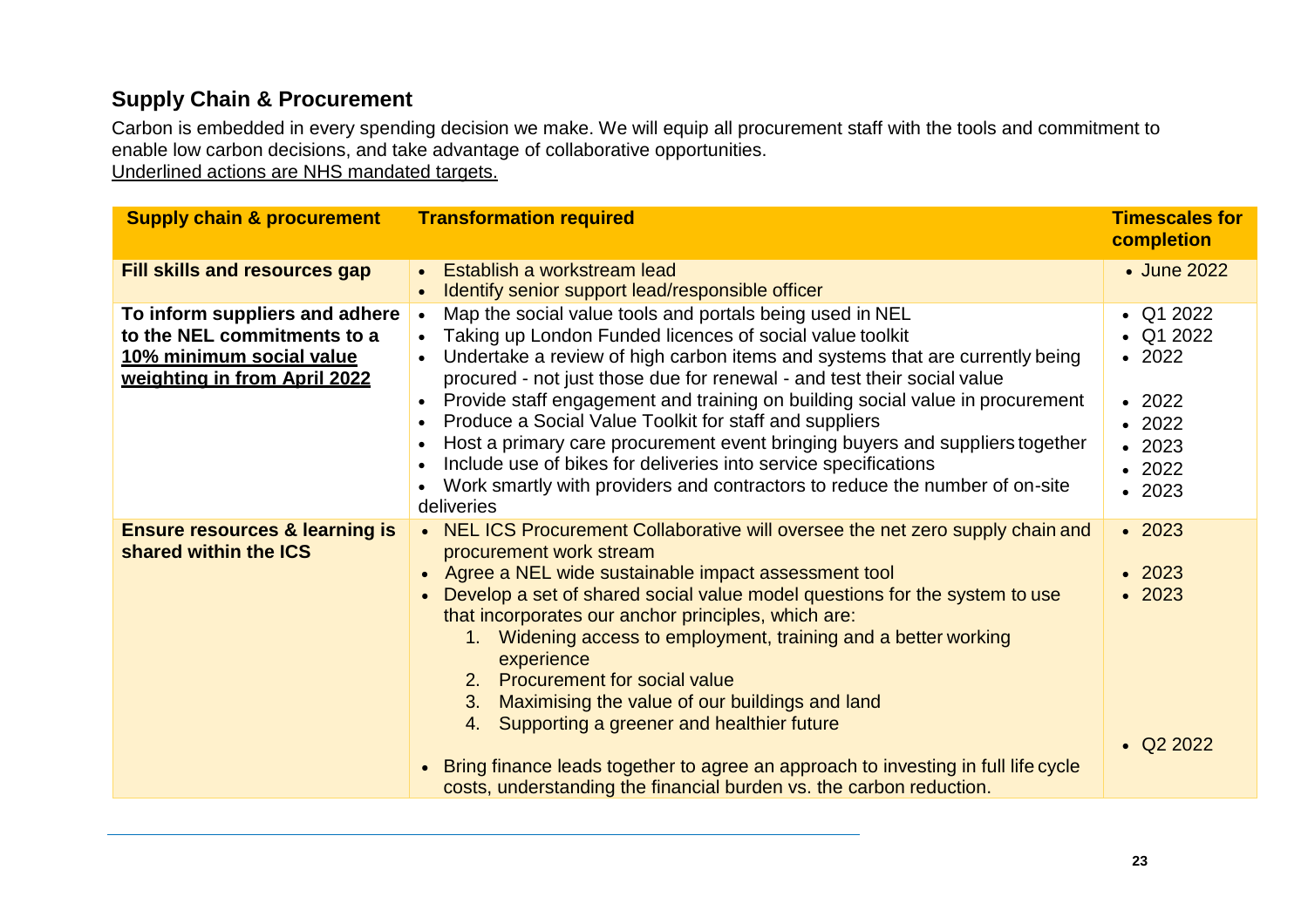| <b>Supply chain &amp; procurement</b>                                                                                | <b>Transformation required</b>                                                                                                                                                                                                                                                                                        | <b>Timescales for</b><br>completion                                               |
|----------------------------------------------------------------------------------------------------------------------|-----------------------------------------------------------------------------------------------------------------------------------------------------------------------------------------------------------------------------------------------------------------------------------------------------------------------|-----------------------------------------------------------------------------------|
| Take action to address single<br>use plastics, and specifically<br>eliminate unnecessary catering<br><b>plastics</b> | Sourcing reusable Patient Protective Equipment (PPE) and instruments<br>Eliminating single use plastic in staff canteens<br>Eliminating single use plastic in patient catering<br>Eliminating single use plastic in medicines<br>Review of e-cigarettes on prescription to find lower carbon and packaging<br>options | $\cdot$ 2023<br>$\cdot$ 2023<br>$\cdot$ 2023<br>$\cdot$ 2023<br>2023<br>$\bullet$ |
| All providers within the ICS<br>should only be purchasing<br>100% recycled paper, and be<br>reducing paper usage     | Promote to all individuals responsible for purchasing stationery<br>$\bullet$                                                                                                                                                                                                                                         | $\cdot$ 2022                                                                      |
| Renewable energy                                                                                                     | Consider agreeing power purchase agreement for NEL<br>At scale investment for solar panel installation<br>Life-cycle replacements                                                                                                                                                                                     | $\cdot$ 2022<br>$\cdot$ 2023<br>$\cdot$ 2023                                      |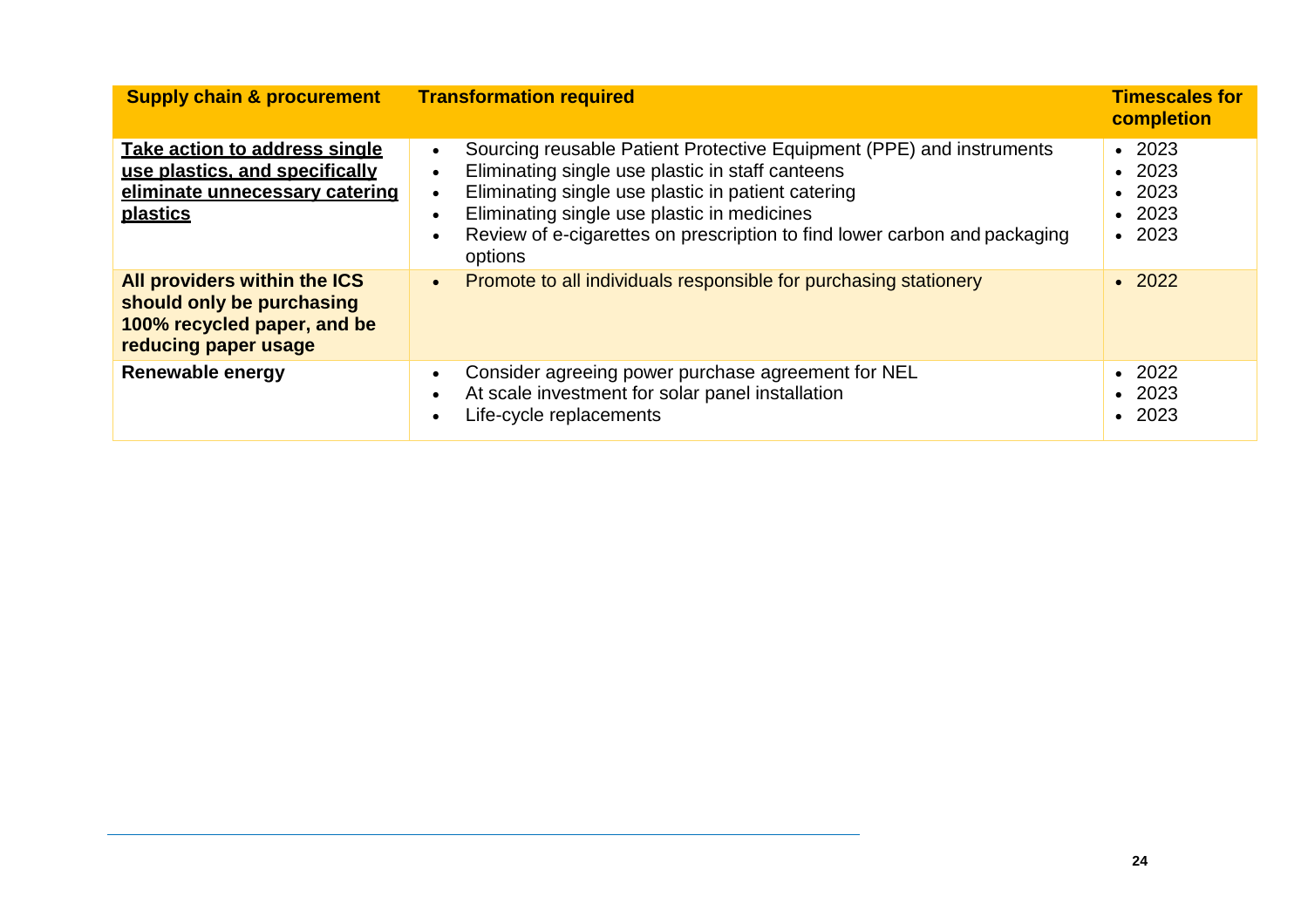### <span id="page-24-0"></span>**Medicines**

Anaesthetic gases make up 11% of NEL carbon footprint. Metered Dose Inhalers are 18%. We have the evidence and tools to eliminate much of this impact, and we will work together across the ICS to make it happen. Reducing the impact of medicines is as much about training, engagement and patient centered care as it is about clinical or purchasing decisions. Our carbon reduction efforts will align with providing the best possible care for our patients and resident as a priority. Underlined actions are NHS mandated targets.

| <b>Medicines</b>                                                                                           | <b>Solutions</b>                                                                                                                                                                                                                                                                                                                                                                                                                                                                                                               | <b>Timescales for</b><br>completion                                                                |
|------------------------------------------------------------------------------------------------------------|--------------------------------------------------------------------------------------------------------------------------------------------------------------------------------------------------------------------------------------------------------------------------------------------------------------------------------------------------------------------------------------------------------------------------------------------------------------------------------------------------------------------------------|----------------------------------------------------------------------------------------------------|
| Fill skills and resources gap                                                                              | • Establish a workstream lead<br>• Identify senior support lead/responsible officer                                                                                                                                                                                                                                                                                                                                                                                                                                            | • June 2022                                                                                        |
| To reduce the use of<br>desflurane in surgery to less<br>than 10% of total volatile<br>anaesthetic gas use | Develop a NEL task and finish group on anaesthetic gases and their<br>contribution to climate change<br>$\triangleright$ Check accuracy of NEL data and identify wastage<br>Include maternity teams<br>➤<br>$\triangleright$ Agree a common toolkit<br>$\triangleright$ Provide awareness and education sessions to reduce use and wastage of<br>Nitrous Oxide (Nox)<br>$\triangleright$ Provide education sessions to reduce use and wastage of Desflurane<br>• All Trusts represented at London Medical gases network events | $\bullet$ Q1 2022<br>$\cdot$ 2022                                                                  |
| To develop Plans for<br>clinically appropriate<br>prescribing of lower carbon<br><i>inhalers</i>           | Greener Inhalers campaign team formed in December 2021 - with acute and<br>primary care membership<br>• Set up a NEL Respiratory Medicines Optimisation Group<br>• Set up inhaler recycling scheme<br>• Provide clinical training<br>Provide patient education on effective use of inhalers and how to switch to<br>lower carbon options<br>Assess national communications materials and develop a local campaign                                                                                                              | • Complete<br>$\cdot$ Q1 2022<br>• September<br>2022<br>• September<br>2022<br>• September<br>2022 |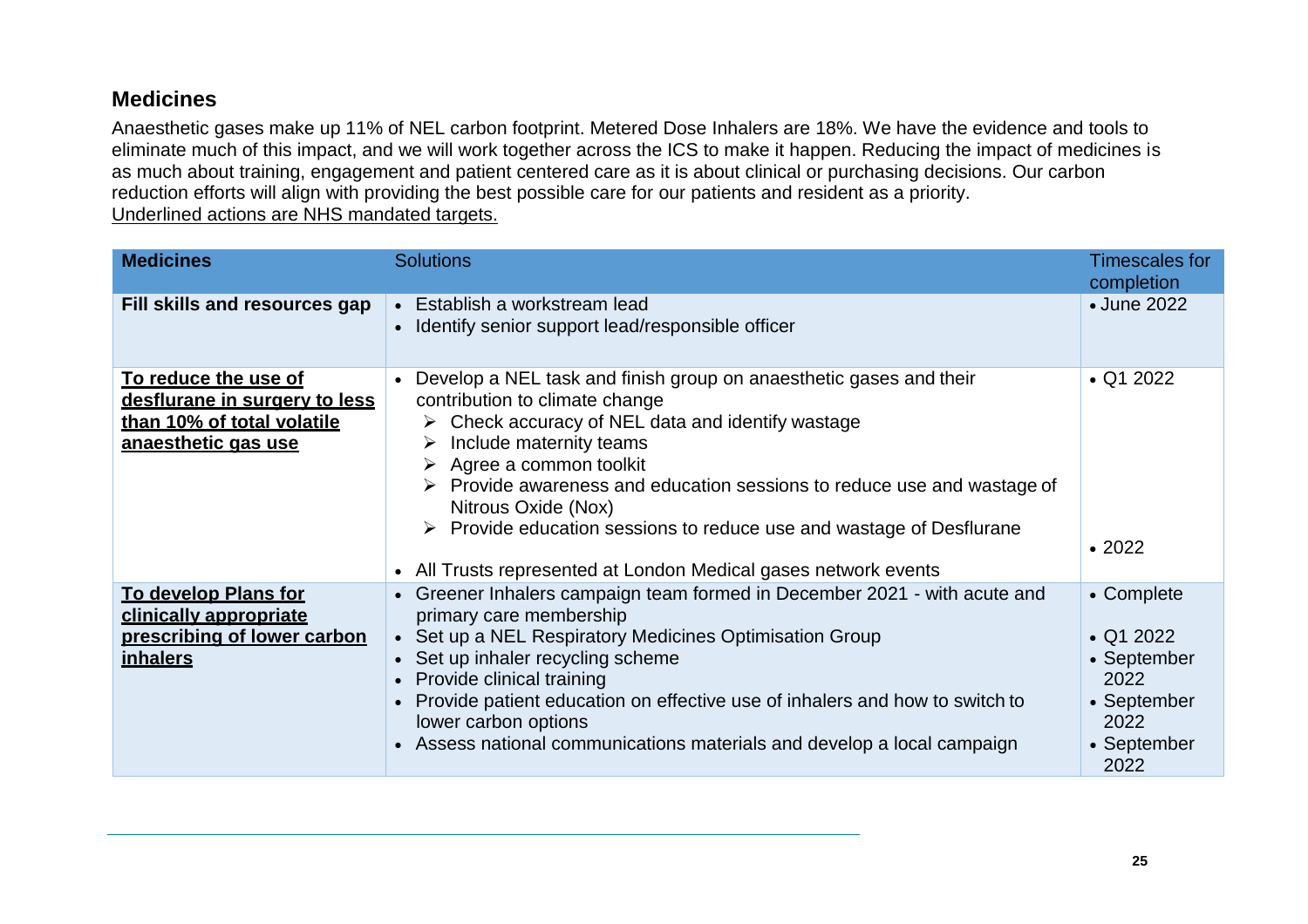| <b>Medicines</b>                                                                            | <b>Solutions</b>                                                                                                                                                                                                                                                                                                                                                                                                                                                                                                                                                                                                                                                                                              | <b>Timescales for</b><br>completion                                                          |
|---------------------------------------------------------------------------------------------|---------------------------------------------------------------------------------------------------------------------------------------------------------------------------------------------------------------------------------------------------------------------------------------------------------------------------------------------------------------------------------------------------------------------------------------------------------------------------------------------------------------------------------------------------------------------------------------------------------------------------------------------------------------------------------------------------------------|----------------------------------------------------------------------------------------------|
| Develop awareness of waste<br>reduction and the impact of<br>medicines on climate<br>change | Develop a Medicines waste campaign<br>$\triangleright$ reducing amounts prescribed<br>$\triangleright$ work with community pharmacists to address incentives on repeat orders<br>advise on how patients can declare that they stopped taking a treatment to<br>reduce unnecessary repeat prescriptions<br>provide patient information on air quality and how to prevent respiratory<br>distress<br>$\triangleright$ better medicines disposal<br>$\triangleright$ patients on better medicines disposal<br>Net Zero Clinical leads attending responsible prescribing networks<br>$\bullet$<br>Identify opportunities to remove single use plastic                                                             | $\cdot$ 2022<br>2022<br>$\cdot$ 2022                                                         |
|                                                                                             | Identify blister pack recycling schemes                                                                                                                                                                                                                                                                                                                                                                                                                                                                                                                                                                                                                                                                       | $\cdot$ 2023                                                                                 |
| <b>Prescribe less</b>                                                                       | Provide peer learning sessions on de-prescribing (growing health together)<br>• Acute trusts to review policy so that inpatients can take their own medicines<br>that have already been prescribed, rather than stipulating that they only take<br>medicines prescribed by the hospital pharmacy<br>NEL Medicines Optimisation Teams to undertake a de-prescribing audit<br>Co-create a set of pharmacy objectives to reach net zero with community<br>$\bullet$<br>pharmacists and the Local Pharmacy Committee (LPC)<br>Add the carbon footprint of medicines and streamline NEL formulary<br>Explore increasing the amount of non-pharma solutions available e.g. for pain<br>management and mental health | $\cdot$ 2022<br>$\cdot$ 2022<br>$\cdot$ 2023<br>$\cdot$ 2023<br>$\cdot$ 2023<br>$\cdot$ 2023 |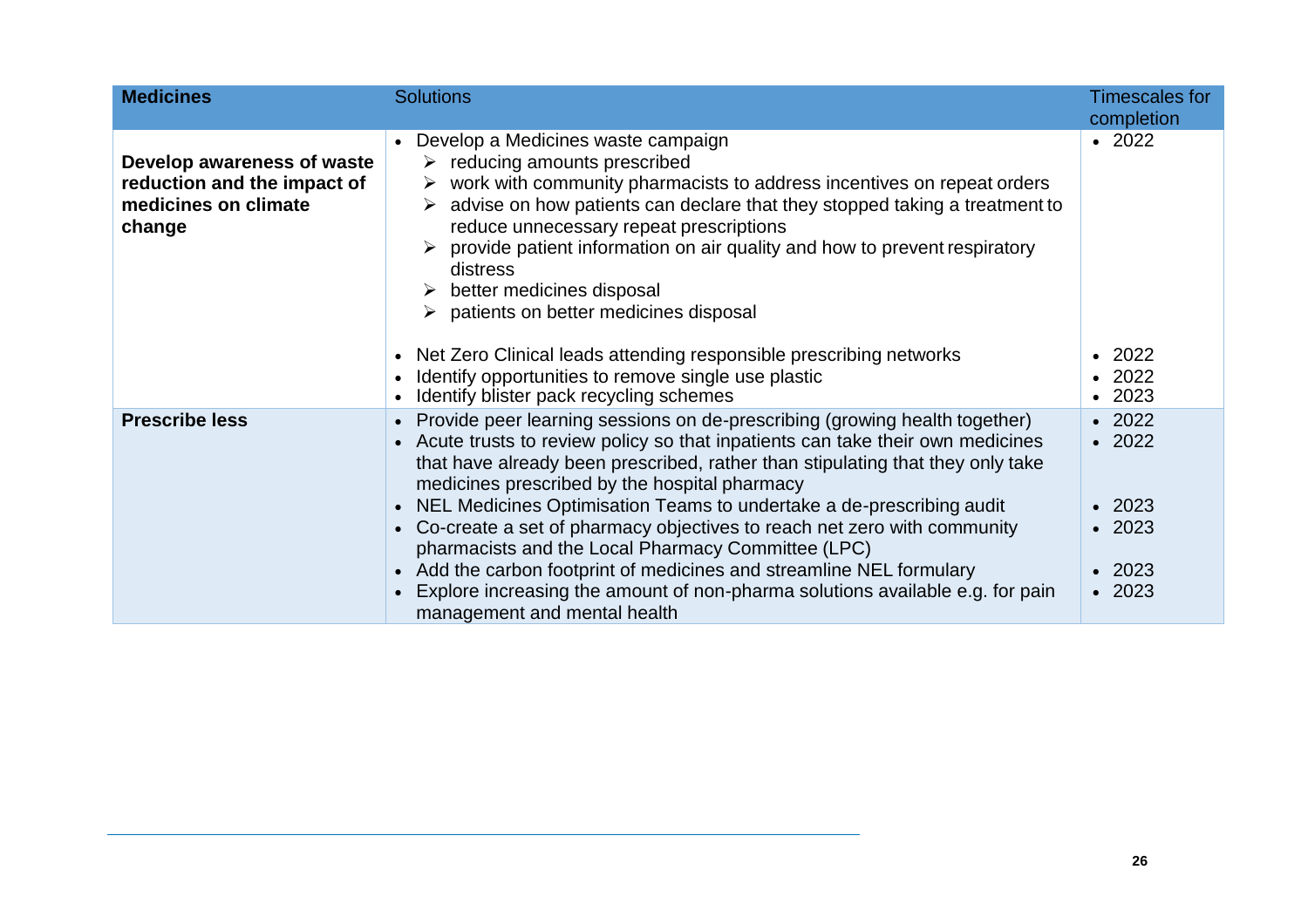# <span id="page-26-0"></span>**Travel & transport**

14% of London traffic are people travelling for NHS business or appointments, while physical inactivity costs the NHS up to £1 billion per annum, with further indirect costs of £8.2 billion. Working closely with each of the boroughs will be essential to increasing safe active travel, and we need clear consistent messaging that informs, understands behaviours and creates choice. Underlined actions are NHS mandated targets.

| <b>Travel &amp; transport</b>                                                                                                                                                                                                           | What we will do                                                                                                                                                                                                                                                                                                                                                                                                                                                                                                                                                                                                                                                                                                                                                                                                                                                                                                                                                                                                                                                                                                                                                                                                                                                                                              | <b>Timescales</b><br>for delivery                                                                                                                                          |
|-----------------------------------------------------------------------------------------------------------------------------------------------------------------------------------------------------------------------------------------|--------------------------------------------------------------------------------------------------------------------------------------------------------------------------------------------------------------------------------------------------------------------------------------------------------------------------------------------------------------------------------------------------------------------------------------------------------------------------------------------------------------------------------------------------------------------------------------------------------------------------------------------------------------------------------------------------------------------------------------------------------------------------------------------------------------------------------------------------------------------------------------------------------------------------------------------------------------------------------------------------------------------------------------------------------------------------------------------------------------------------------------------------------------------------------------------------------------------------------------------------------------------------------------------------------------|----------------------------------------------------------------------------------------------------------------------------------------------------------------------------|
| <b>Fill skills and resources gap</b>                                                                                                                                                                                                    | Establish a workstream lead<br>$\bullet$<br>Identify senior support lead/responsible officer<br>$\bullet$                                                                                                                                                                                                                                                                                                                                                                                                                                                                                                                                                                                                                                                                                                                                                                                                                                                                                                                                                                                                                                                                                                                                                                                                    | <b>June 2022</b>                                                                                                                                                           |
| To support active travel,<br>public transport for staff,<br>patients and visitors<br>(We include walking, cycling<br>and scooting in the definition<br>of active travel – as well as<br>using a mix of public transport<br>and walking) | Contribute to the NHS London Travel and Transport Working Group<br>$\bullet$<br>Map how accessible the public transport hubs are nearest to health and care<br>$\bullet$<br>services<br>Review health and care provider websites to include active travel advice to get<br>$\bullet$<br>to appointments<br>Commit to providing secure bike storage nearby all health and care settings<br>$\bullet$<br>Local authorities and NHS to work more closely on public active travel and<br>$\bullet$<br>clean air campaign<br>Develop a green travel Plan to support active travel and public transport for<br>$\bullet$<br>staff, patients and visitors<br>Working with TfL on improving access to public transport when travelling to<br>$\bullet$<br>appointments<br>Local authorities to consult with health and care organisations when Planning<br>$\bullet$<br>cycling infrastructure and improve current routes to serve health and care<br>workplaces<br>Explore provision of cycles and e-bikes for staff who travel for business<br>$\bullet$<br>Expand the Barts and BHRUT cargo bike library and Brompton docking<br>$\bullet$<br>stations to other trust and primary care sites<br>Improving access to cycles for patients to address inequalities and increase<br>$\bullet$<br>diversity in cycling | • Complete<br>$\cdot$ 2022<br>$\cdot$ 2023<br>$\cdot$ 2023<br>$\cdot$ 2023<br>$\cdot$ 2023<br>$\cdot$ 2023<br>$\cdot$ 2023<br>$\cdot$ 2023<br>$\cdot$ 2024<br>$\cdot$ 2024 |
| Increasing the number of<br>staff that cycle to work                                                                                                                                                                                    | Recruit and train dedicated cycle-to-work leads that have this responsibility as<br>$\bullet$<br>part of a paid role                                                                                                                                                                                                                                                                                                                                                                                                                                                                                                                                                                                                                                                                                                                                                                                                                                                                                                                                                                                                                                                                                                                                                                                         | 2022<br>$\bullet$                                                                                                                                                          |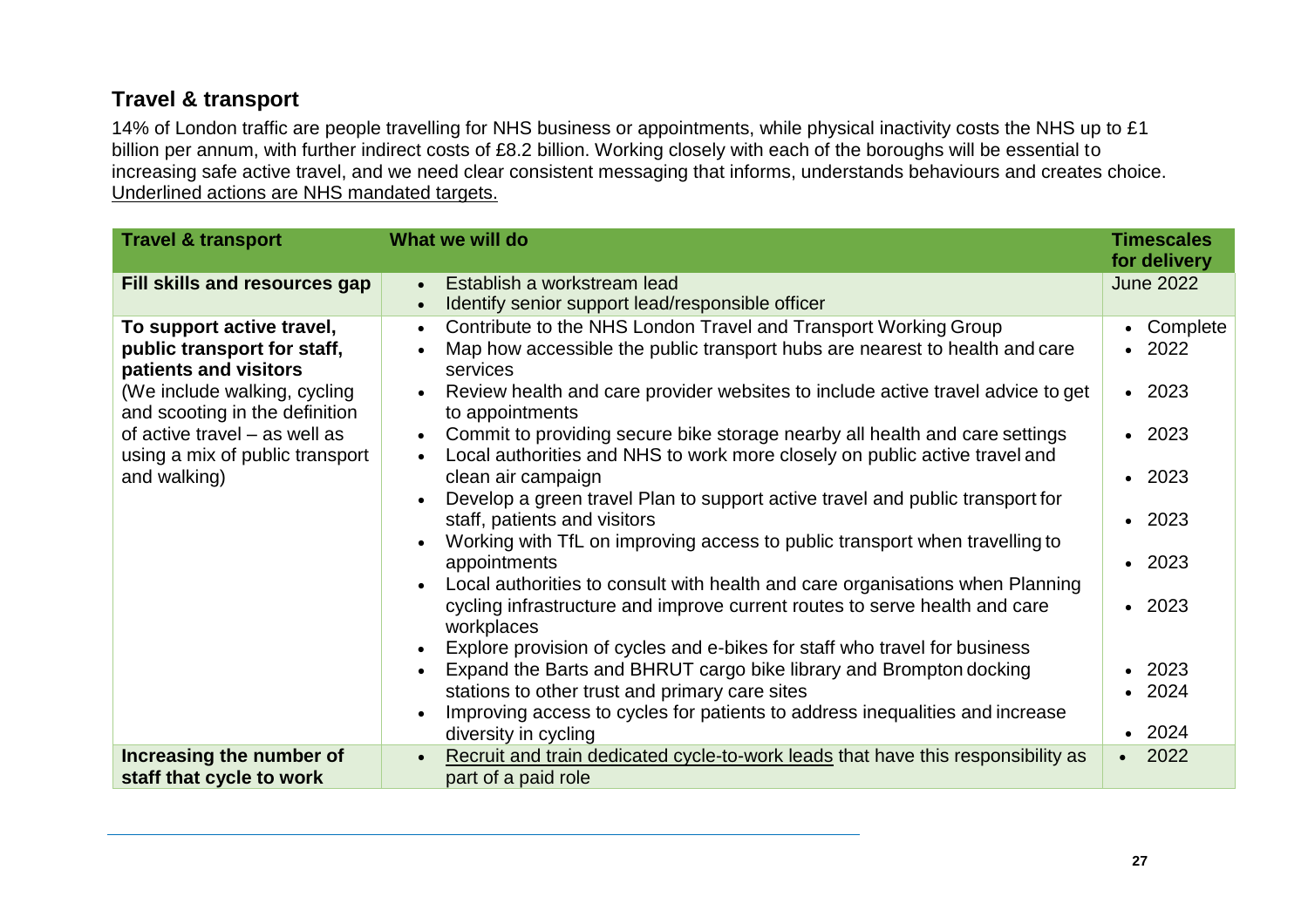| <b>Travel &amp; transport</b>                                                                                                                                      | What we will do                                                                                                                                                                                                                                                                                                                                                                                                                                                                                                                                                      | <b>Timescales</b><br>for delivery                                                  |
|--------------------------------------------------------------------------------------------------------------------------------------------------------------------|----------------------------------------------------------------------------------------------------------------------------------------------------------------------------------------------------------------------------------------------------------------------------------------------------------------------------------------------------------------------------------------------------------------------------------------------------------------------------------------------------------------------------------------------------------------------|------------------------------------------------------------------------------------|
|                                                                                                                                                                    | Provide all staff with cycle to work schemes<br>$\bullet$<br>Add travel advice including how to access cycle schemes, training, safe<br>$\bullet$<br>storage and facilities into staff induction pack<br>Provide staff education sessions on active travel in partnership with local<br>authority travel experts, which include surveying to understand the barriers<br>Each organisation to set up a cycle users group (merging the groups where<br>$\bullet$<br>there is limited capacity or shared geography)<br>Develop a NEL wide cycling campaign<br>$\bullet$ | Complete<br>$\bullet$<br>2022<br>$\bullet$<br>2022/23<br>2022<br>$\bullet$<br>2022 |
| <b>Ensure that patients have</b><br>clean air and can move<br>around sites safely                                                                                  | Take part in ICS clean air framework testing phase<br>$\bullet$<br>Host a NEL clean air conference<br>$\blacktriangleright$<br>We will triple the number of hospital sites that have signed up to the<br>Clean Air Hospital Framework (at time of writing it is one)<br>Decrease the number of HGV and motor vehicles being used on provider sites<br>$\bullet$<br>for transporting goods and pathology samples, increasing uses of cargo bikes                                                                                                                      | 2022<br>$\bullet$<br>2023<br>2024<br>2024<br>$\bullet$                             |
| <b>Ensure all new purchases</b><br>and lease arrangements are<br>for cars that are ultra-low<br>emissions vehicles (ULEVs)<br>or zero emissions vehicles<br>(ZEVs) | Recruit and train travel and logistics officer/s<br>$\bullet$<br>Staff benefits review to be conducted as part of emerging ICB<br>$\bullet$<br>Trusts complete transition to EV fleet including offering pooled low emission<br>vehicle for staff to travel                                                                                                                                                                                                                                                                                                          | 2023<br>2023<br>2023                                                               |

*"I've been cycling to work for several years but I'm still anxious about it. I look forward to trying to make active travel realistic and safe for staff and patients." Dr Emma Radcliffe, GP and Net Zero Clinical Lead*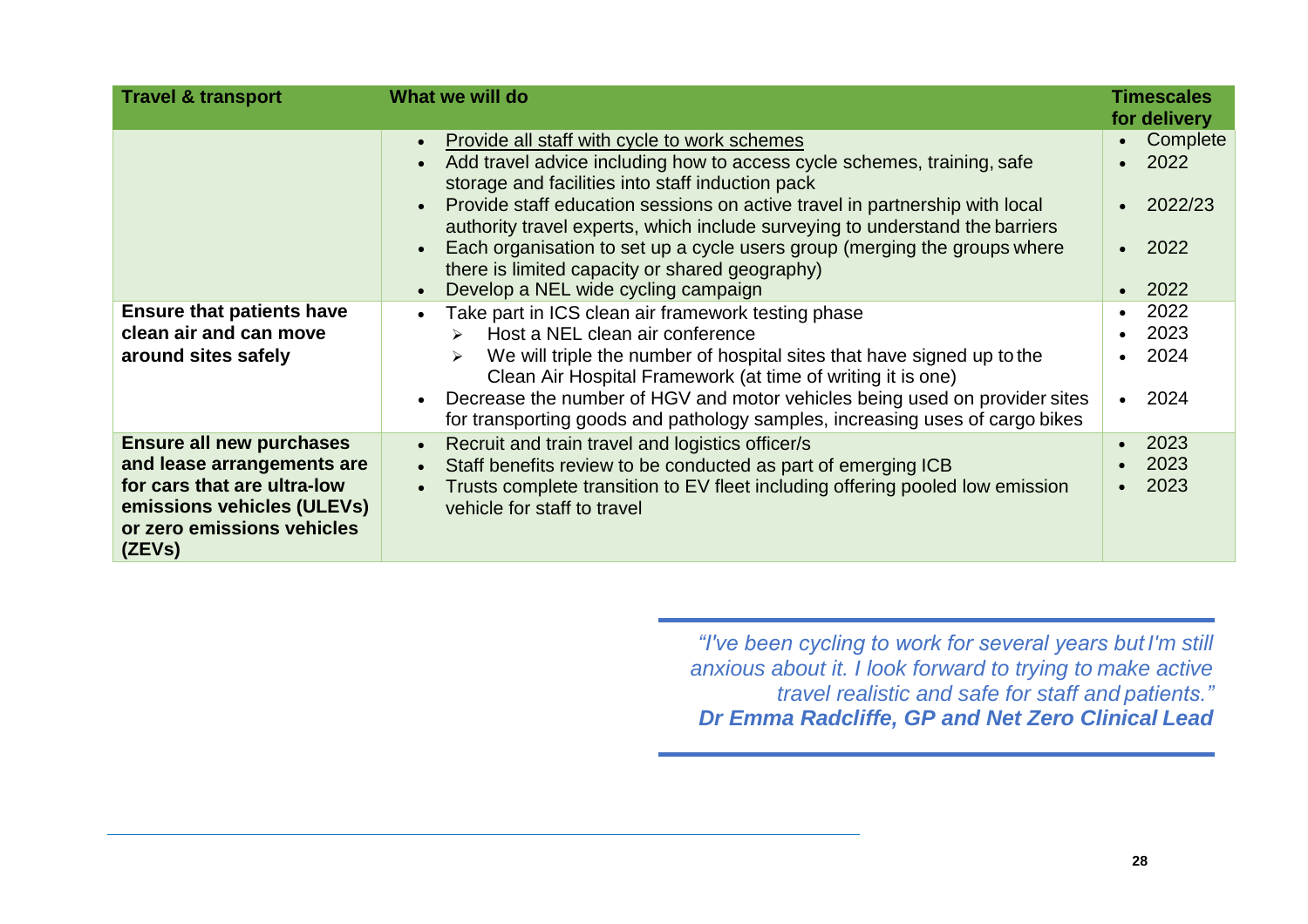# <span id="page-28-0"></span>**Food & nutrition**

Good quality food and nutrition are synonymous with good health, and with low carbon choices. There is place based work happening across the partnership to promote sustainable and healthy diets and reduce food waste. Our work within the ICS Plan is an opportunity to join the dots, accelerate impact and enable change.

Underlined actions are NHS mandated targets.

| <b>Food &amp; nutrition</b>                                                            | What we'll do                                                                                                                                                                                                                                                                                                                                                                                                                                                                                                                              | <b>Timescales for</b><br>completion                                          |
|----------------------------------------------------------------------------------------|--------------------------------------------------------------------------------------------------------------------------------------------------------------------------------------------------------------------------------------------------------------------------------------------------------------------------------------------------------------------------------------------------------------------------------------------------------------------------------------------------------------------------------------------|------------------------------------------------------------------------------|
| Fill skills and resources gap                                                          | • Establish a workstream lead<br>Identify senior support lead/responsible officer                                                                                                                                                                                                                                                                                                                                                                                                                                                          | • June 2022                                                                  |
| Update corporate policies and<br>training to reduce food carbon<br>footprint and waste | The NEL health and care system will create a sustainable food strategy and<br>$\bullet$<br>consider how VCSE can lead workstream<br>$\triangleright$ Map the food networks and to understand which forums health and care<br>teams are attending<br>Join the ReLondon network to address food waste and security<br>Engaging dieticians in the net zero conversation<br>➤<br>$\triangleright$ Health and care system to work with Public Health to put pressure on the<br>food industry/supermarkets to make fresh produce more affordable | $\cdot$ 2022<br>$\cdot$ 2022<br>2023<br>2023<br>$\cdot$ 2024<br>$\cdot$ 2023 |
|                                                                                        | Corporate event management guidance to:<br>$\bullet$<br>Increase meat-free and provide dairy free options<br>➤<br>Provide Fairtrade tea, coffee and sugar<br>➤<br>Stop using individual sachets and disposable plastics<br>➤<br>Have a policy of healthy options<br>$\blacktriangleright$                                                                                                                                                                                                                                                  |                                                                              |
| Implement approaches to<br>measure and reduce food<br>waste                            | All health and care organisations to have access to a food waste technology<br>$\bullet$<br>Work with universities to better understand food, waste on our carbon footprint                                                                                                                                                                                                                                                                                                                                                                | $\cdot$ 2023<br>$\cdot$ 2023                                                 |
| <b>Patient catering will:</b>                                                          | Review and adapt menus to offer healthier lower carbon options<br>$\bullet$<br>Explore how ingredients can be supplied by local community food growing<br>schemes<br>• Utilise British Dietetics Association (BDA) low carbon recipes                                                                                                                                                                                                                                                                                                      | $\cdot$ 2023<br>2023<br>$\bullet$<br>$\cdot$ 2023                            |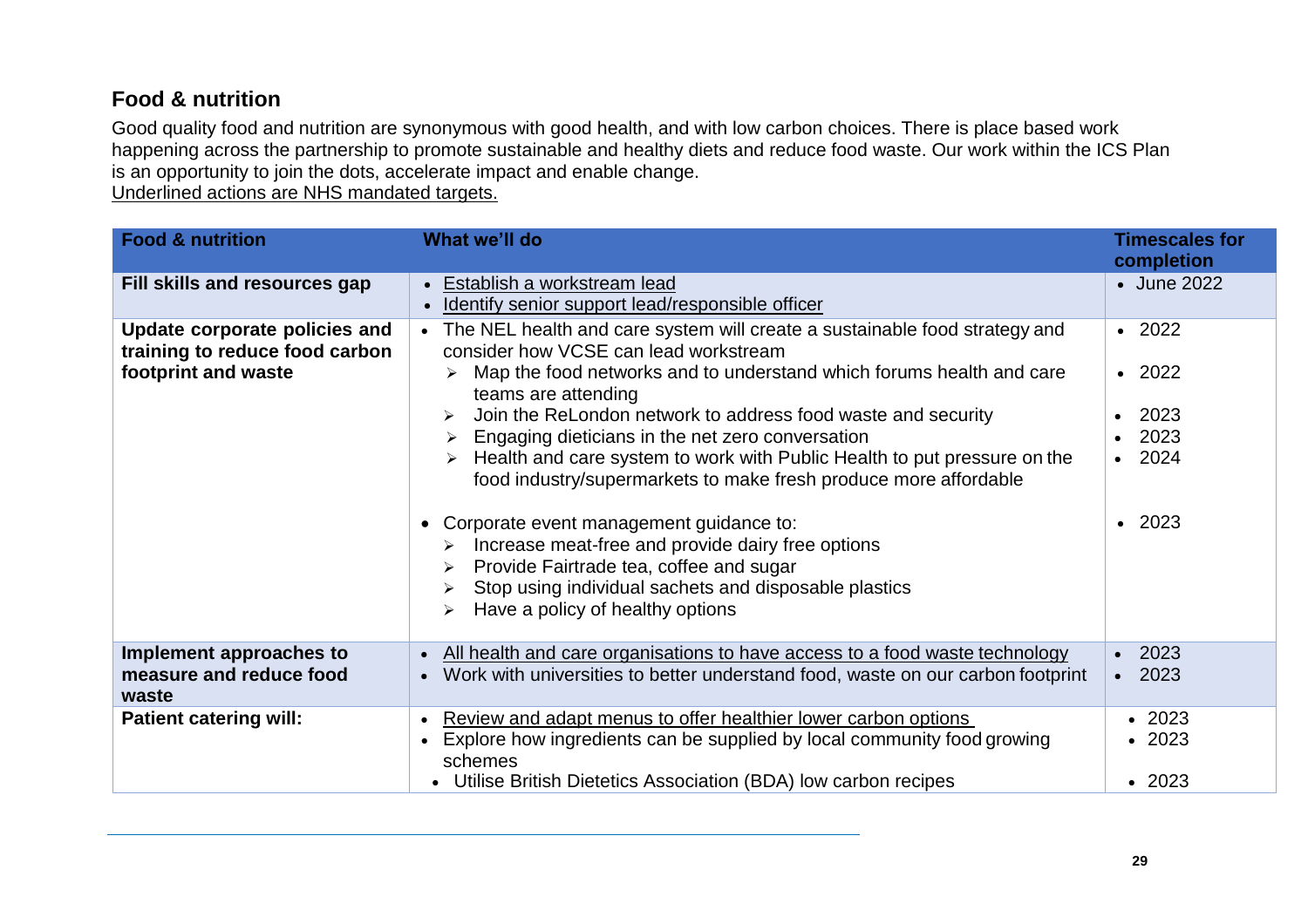| <b>Food &amp; nutrition</b>                        | What we'll do                                                                                             | <b>Timescales for</b><br>completion |
|----------------------------------------------------|-----------------------------------------------------------------------------------------------------------|-------------------------------------|
|                                                    | Change the menu at least twice a year by 2025 to maximise the use of<br>seasonal ingredients              | $\cdot$ 2024                        |
| Visitor cafes in health and care<br>settings will: | Provide Fairtrade tea, coffee and sugar<br>Review and adapt menus to offer healthier lower carbon options | $\cdot$ 2022<br>$\cdot$ 2023        |

### <span id="page-29-0"></span>**Green spaces and improved wellbeing**

Access to greenspace provide many health benefits, including improved levels of mental health, physical fitness, cognitive and immune function, as well as lower mortality rates. Increased access to greenspace also improves *our relationship* with nature, making people far more likely to make low carbon (and pro-nature) choices and actions. Underlined actions are NHS mandated targets.

| <b>Green spaces and improved</b><br>wellbeing                                          | What we'll do                                                                                                                                                                                                                                                                                                                                                                             | <b>Timescales for</b><br>completion                          |
|----------------------------------------------------------------------------------------|-------------------------------------------------------------------------------------------------------------------------------------------------------------------------------------------------------------------------------------------------------------------------------------------------------------------------------------------------------------------------------------------|--------------------------------------------------------------|
| Fill skills and resources gap                                                          | • Establish a workstream lead<br>• Identify senior support lead/responsible officer                                                                                                                                                                                                                                                                                                       | • June 2022                                                  |
| To increase biodiversity of<br>health and care spaces                                  | • Map the existing community gardens on health and care land to scope<br>potential for increased biodiversity and to gather best practice<br>• Map the disused spaces on health and care land to scope potential for<br>community gardens and increased biodiversity<br>• Identify neighbourhoods that have poor air quality and where green spaces<br>can be used to improve air quality | $\cdot$ 2022<br>$\cdot$ 2023<br>2023                         |
| To increase the amount of<br>nature-based interventions for<br>staff and service users | • Map the nature-based volunteering opportunities for health and care staff<br>• Increase the amount of nature-based volunteering opportunities for health and<br>care staff<br>• Develop nature-based activities that can be added to the social prescribing<br>menu<br>• Fund Nature Recovery Rangers for all acute settings                                                            | $\cdot$ 2022<br>$\cdot$ 2023<br>$\cdot$ 2023<br>$\cdot$ 2024 |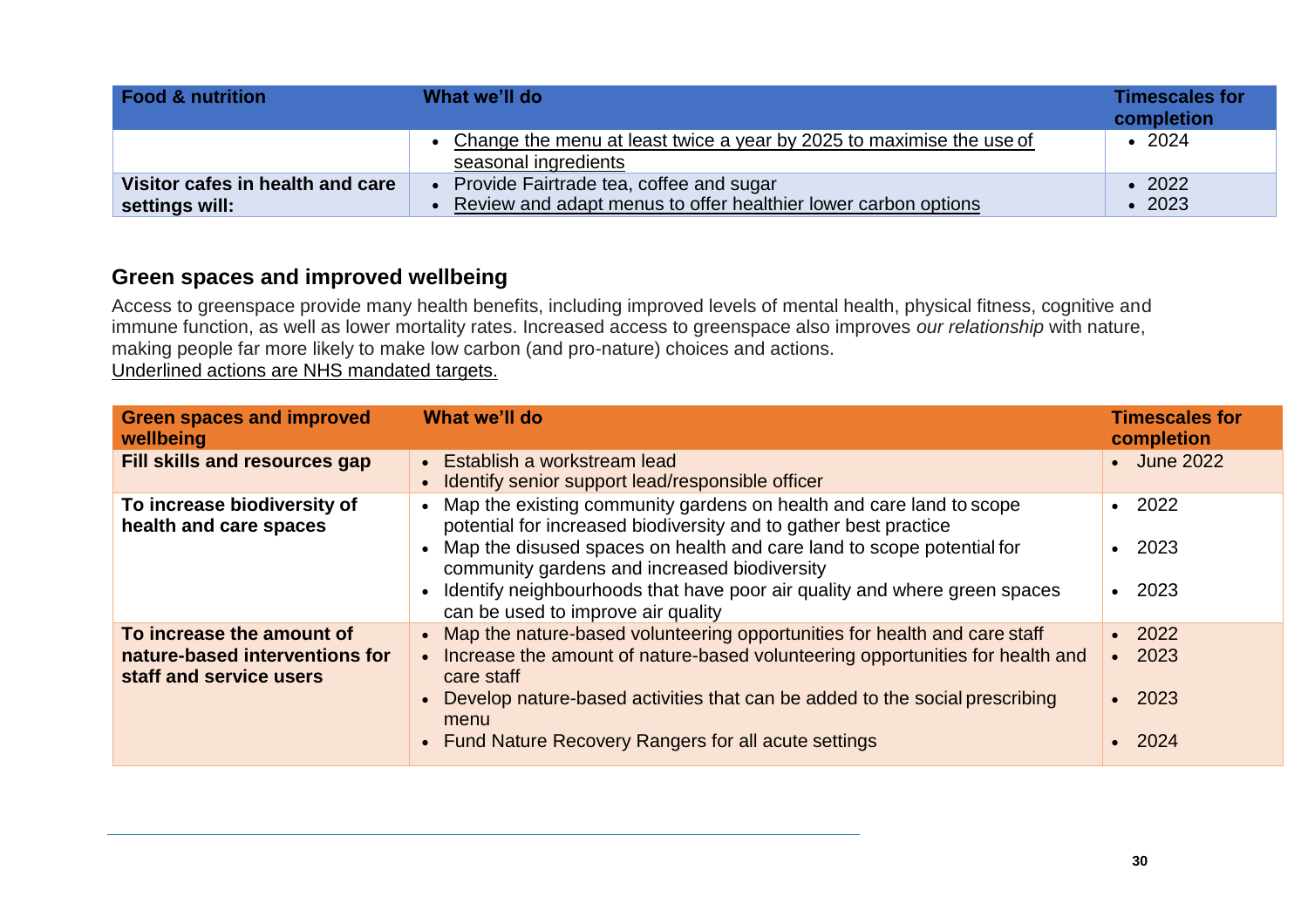## <span id="page-30-0"></span>**Digital transformation**

Digital transformation is utilising technology to streamline health and care, while reducing its associated cost and carbon. We will ensure that patients can be seen in the right place at the right time. We will use technology to help clinicians to make informed decisions about the carbon cost of their care and we will implement projects at scale to reduce our digital footprint across NEL. Underlined actions are NHS mandated targets.

| <b>Digital transformation</b>                                                                                                                                                                     | <b>Actions</b>                                                                                                                                                                                                                                                                                                                                                                                                                                                                                                                                                                                                                                                                                                                                                                                                                                    | <b>Timescales for</b><br>completion                                                                                  |
|---------------------------------------------------------------------------------------------------------------------------------------------------------------------------------------------------|---------------------------------------------------------------------------------------------------------------------------------------------------------------------------------------------------------------------------------------------------------------------------------------------------------------------------------------------------------------------------------------------------------------------------------------------------------------------------------------------------------------------------------------------------------------------------------------------------------------------------------------------------------------------------------------------------------------------------------------------------------------------------------------------------------------------------------------------------|----------------------------------------------------------------------------------------------------------------------|
| Fill skills and resources gap                                                                                                                                                                     | Establish a workstream lead<br>$\bullet$<br>Identify senior support lead/responsible officer<br>$\bullet$                                                                                                                                                                                                                                                                                                                                                                                                                                                                                                                                                                                                                                                                                                                                         | • June 2022                                                                                                          |
| Where outpatient attendances<br>are clinically necessary, at<br><u>least 25% of outpatient activity</u><br>should be delivered remotely,<br>resulting in direct and tangible<br>carbon reductions | Maintain increase in outpatients appointments (as a result of the Covid pandemic)<br>$\bullet$<br>conducted by video call and telephone<br>Patient Knows Best programme – provide education about benefits of remote<br>appointments including reduction of paper and travel<br>Roll out e-prescribing to trusts to reduce need for patient to travel to hospital to<br>➤<br>collect acute prescriptions<br>NEL pilot for Primary care to gain Advice and Guidance from acute consultants<br>via phone to be rolled out and reduce the number of patients waiting to attend<br>and travelling to acute appointments<br>Gather learning from C&H Personal Care Budgets (PCB) supplying patients<br>who need new tech in order to have remote consultations<br>Consider expanding the 'You Screen' self cervical smear test programme<br>across NEL | $\cdot$ 2023                                                                                                         |
| <b>Reducing waste and high</b><br>energy use relating to<br>technology                                                                                                                            | Begin a 'switch off' campaign in primary care in partnership with NHS Property<br>$\bullet$<br><b>Services</b><br>Automatically setting computer settings - 70% brightness and sleep settings<br>Host a NEL conference on digital and carbon reduction<br>$\bullet$<br>Ensure that all third party data storage facilities are using 100% renewable energy<br>$\bullet$<br>Conduct an ICT lifecycle assessment<br>$\bullet$<br>Including renewable energy in tendering questions for digital solutions<br>$\bullet$<br>Develop an ICT recycling and donation service across the ICS<br>$\bullet$<br>Staff campaign on low energy settings and carbon footprint data related to digital<br>communications and devices                                                                                                                              | $\cdot$ 2022<br>$\cdot$ 2023<br>$\cdot$ 2023<br>$\cdot$ 2023<br>2023<br>$\cdot$ 2023<br>$\cdot$ 2023<br>$\cdot$ 2023 |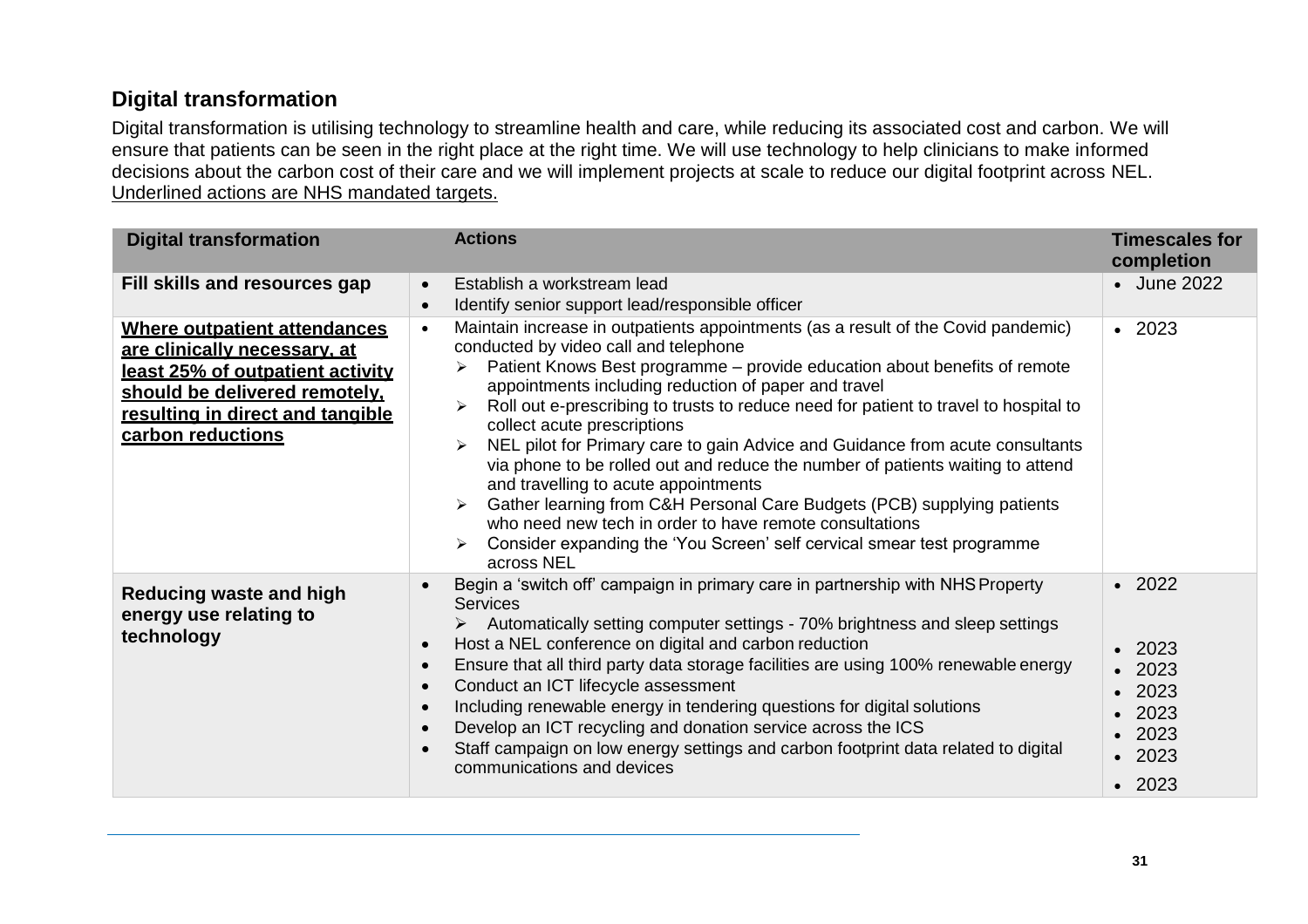| <b>Digital transformation</b>    | <b>Actions</b>                                                                                                                                                                                                                                                                                                                                                                                                                                                                                                                                                                                                                                                     | <b>Timescales for</b><br>completion    |
|----------------------------------|--------------------------------------------------------------------------------------------------------------------------------------------------------------------------------------------------------------------------------------------------------------------------------------------------------------------------------------------------------------------------------------------------------------------------------------------------------------------------------------------------------------------------------------------------------------------------------------------------------------------------------------------------------------------|----------------------------------------|
|                                  | Identify redundant ICT in order to reduce, remove or recycle. E.g. reduce the amount<br>$\bullet$<br>of multi-functional devices (printers and scanners) in admin and clerical officer                                                                                                                                                                                                                                                                                                                                                                                                                                                                             |                                        |
| Interoperability of systems      | Interoperability strategy review to feature carbon reduction solutions<br>$\bullet$<br>Aligning software suppliers in health and care services<br>$\bullet$                                                                                                                                                                                                                                                                                                                                                                                                                                                                                                        | 2022<br>$\bullet$<br>2023<br>$\bullet$ |
| <b>Remote working and events</b> | Staff who are working remotely to be provided with information on how to:<br>$\bullet$<br>Reduce waste in home offices<br>Switch to renewable energy tariff at home<br>use alternative browsers and dark settings<br>➤<br>Develop an events guide that includes information on how to use the latest digital<br>$\bullet$<br>event platforms in order to reduce cost, travel and catering needs:<br>Events to be hosted digitally in the first instance, where appropriate, in order to<br>reduce travel and food associated<br>how social elements can be included in virtual events such as satellite in person<br>workshops before during and after conferences | $\cdot$ 2022<br>-2023                  |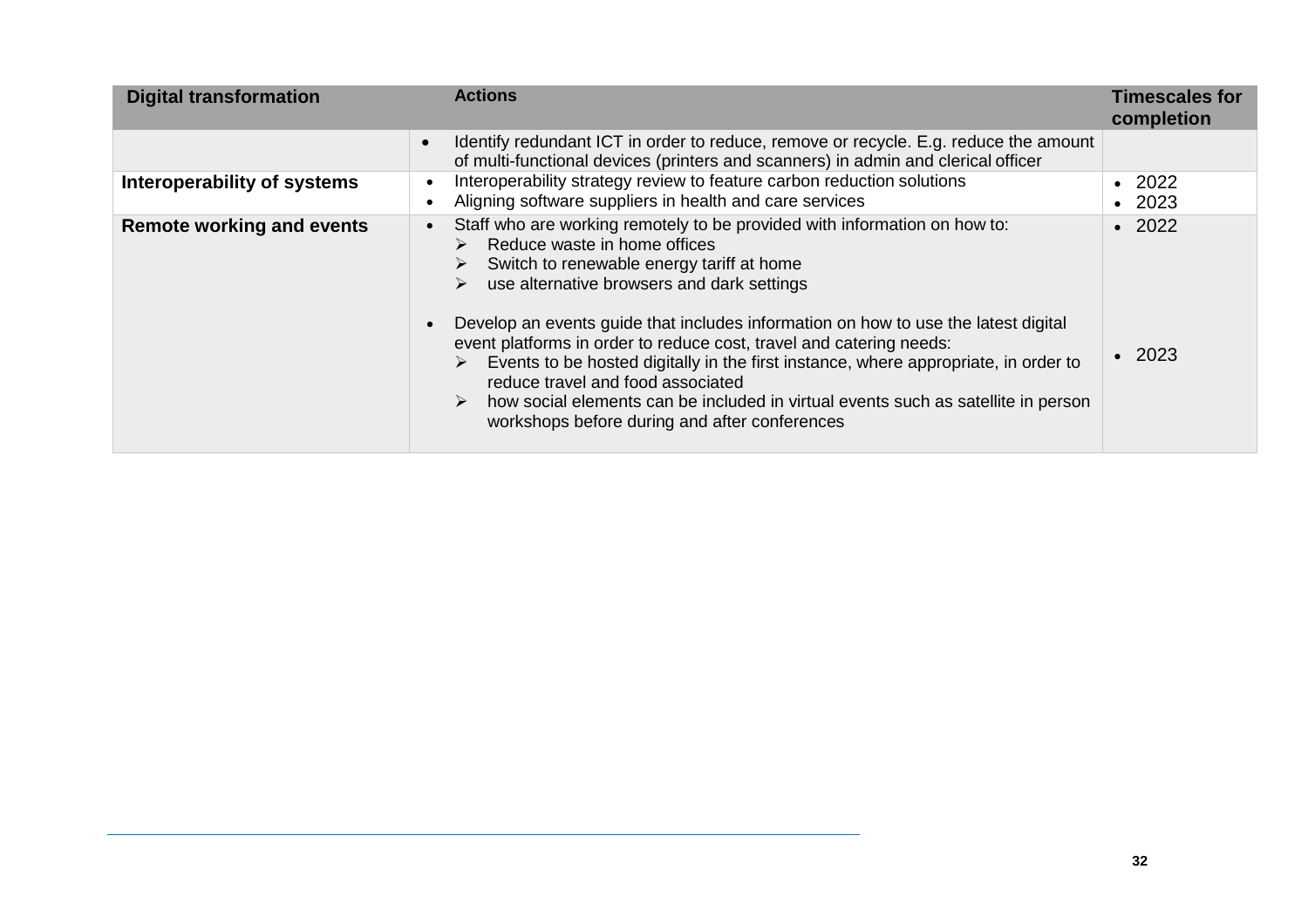### <span id="page-32-0"></span>**Models of care**

Incorporating and investing in low carbon thinking, assessments, education and opportunities for innovation into the way we design our health and care services will make it far easier to deliver low carbon services further down the line. Underlined actions are NHS mandated targets.

| <b>Models of care</b>                                                                                                            | <b>Actions</b>                                                                                                                                                                 | <b>Timescales for</b><br>completion |
|----------------------------------------------------------------------------------------------------------------------------------|--------------------------------------------------------------------------------------------------------------------------------------------------------------------------------|-------------------------------------|
| <b>Fill skills and resources gap</b>                                                                                             | Establish a workstream lead<br>$\bullet$<br>Identify senior support lead/responsible officer<br>$\bullet$                                                                      | • June 2022                         |
| To have Plans for embedding<br>carbon reduction principles in<br>the way that all care is                                        | Work with public health on making the links with health equity and carbon reduction/<br>$\bullet$<br>climate action campaigns                                                  | $\cdot$ 2022                        |
| delivered, including digitally-                                                                                                  | Planned care programmes to review options for carbon reduction solutions<br>$\bullet$                                                                                          | $\cdot$ 2022                        |
| enabled care, default                                                                                                            | Establishing a teledermatology pathway for cancer referrals                                                                                                                    | $\cdot$ 2023                        |
| preference for lower-carbon                                                                                                      | Roll out remote blood pressure monitoring<br>➤                                                                                                                                 | $\cdot$ 2023                        |
| interventions where clinically                                                                                                   | Care homes - secure mail and remote monitoring<br>≻                                                                                                                            | • 2024                              |
| equivalent, and reducing<br>unwarranted variation in care<br>delivery & outcomes resulting<br>in unnecessary carbon<br>emissions | Provide SusQI training to all health and care staff involved in designing services<br>➤<br>Identify the carbon reduction opportunities in primary care digital first programme | $\bullet$ 2023                      |
| <b>NEL Net Zero Innovation panel</b>                                                                                             | Develop a ICS awards scheme for innovations in carbon reduction and climate<br>$\bullet$<br>change awareness raising                                                           | $\cdot$ 2022                        |
| <b>Outpatients transformation</b>                                                                                                | Identify the role of Community diagnostic hubs in our carbon reduction efforts<br>$\bullet$                                                                                    | $\cdot$ 2023                        |
|                                                                                                                                  | Undertake Patient and Public engagement activities on lower carbon interventions so<br>$\bullet$<br>to improve and replicate                                                   | $\cdot$ 2023                        |
| <b>Inpatients transformation</b>                                                                                                 | Reduce single-use plastics in care settings - e.g. introduce reusable PPE and<br>$\bullet$<br><i>instruments</i>                                                               | $\cdot$ 2023                        |
|                                                                                                                                  | Undertake Patient and Public engagement activities on lower carbon interventions so<br>$\bullet$<br>to improve and replicate                                                   | $\cdot$ 2023                        |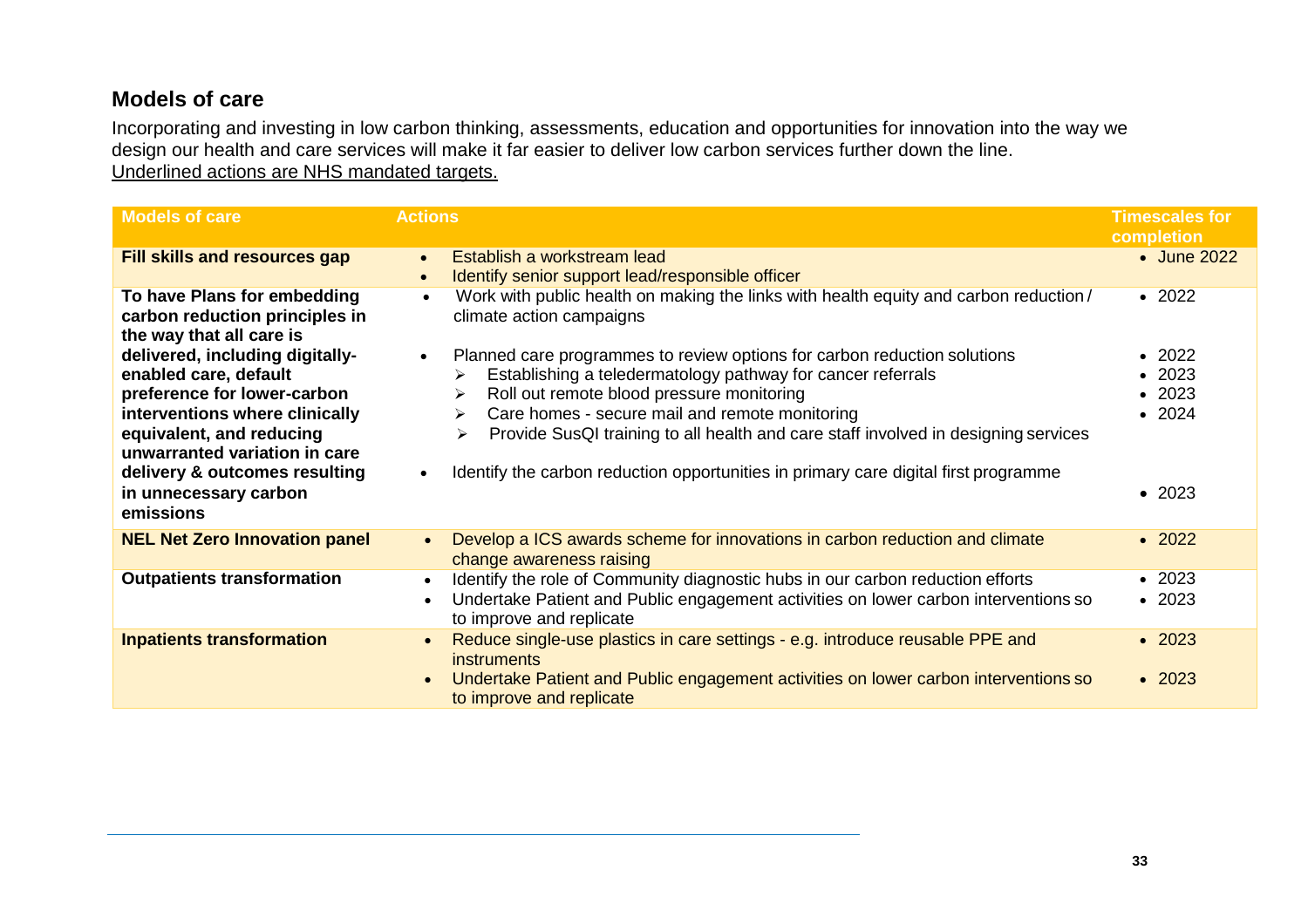# <span id="page-33-0"></span>**Stakeholders**

| Stakeholders - within North East London Integrated Care Board  | <b>External</b>                               |
|----------------------------------------------------------------|-----------------------------------------------|
| <b>NEL Integrated Care System Executive Team</b>               | <b>NHSE/I London Sustainability Team</b>      |
| <b>Barts Health NHS Trust</b>                                  | <b>NHS Property Services</b>                  |
| Barking, Havering and Redbridge University Hospitals NHS Trust | <b>CVS</b> organisations                      |
| <b>East London NHS Foundation Trust</b>                        | <b>NHSX</b>                                   |
| <b>Homerton Healthcare</b>                                     | <b>Transport for London</b>                   |
| <b>NELFT</b>                                                   | <b>Greater London Authority</b>               |
| <b>Primary Care Networks</b>                                   | National Green Anaesthesia team               |
| <b>Community Pharmacists</b>                                   | <b>London Sustainable Procurement Forum</b>   |
| London Borough of Barking and Dagenham                         |                                               |
| <b>London Borough of Hackney</b>                               | <b>Hackney Community Strategy Partnership</b> |
| <b>London Borough of Havering</b>                              | Havering Green Forum (emerging)               |
| London Borough of Newham                                       | Newham NHS LBN climate group                  |
| London Borough of Redbridge                                    |                                               |
| London Borough of Tower Hamlets                                | <b>Tower Hamlets Climate Partnership</b>      |
| London Borough of Waltham Forest                               |                                               |
| City of London                                                 |                                               |
| <b>Dentists</b>                                                | <b>Cycle Sisters</b>                          |
| Care home providers                                            | Climate change activists                      |
| <b>NEL Sustainability Working Group</b>                        | Gardening clubs                               |
| <b>NEL CCG</b>                                                 | Community Growing Schemes such as OrganicLea  |
| Primary Care training hubs                                     | <b>Centre for Sustainable Healthcare</b>      |
| <b>Social Care</b>                                             | <b>Sustrans</b>                               |
| <b>GP Patient Participation Groups</b>                         | Cycle UK                                      |
| <b>Healthwatch</b>                                             | London Cycle Campaign                         |
|                                                                | The Urban Orchard                             |
|                                                                | <b>British Dietetic Association (BDA)</b>     |
|                                                                | City Farms based in north east London         |
|                                                                | <b>Courier companies</b>                      |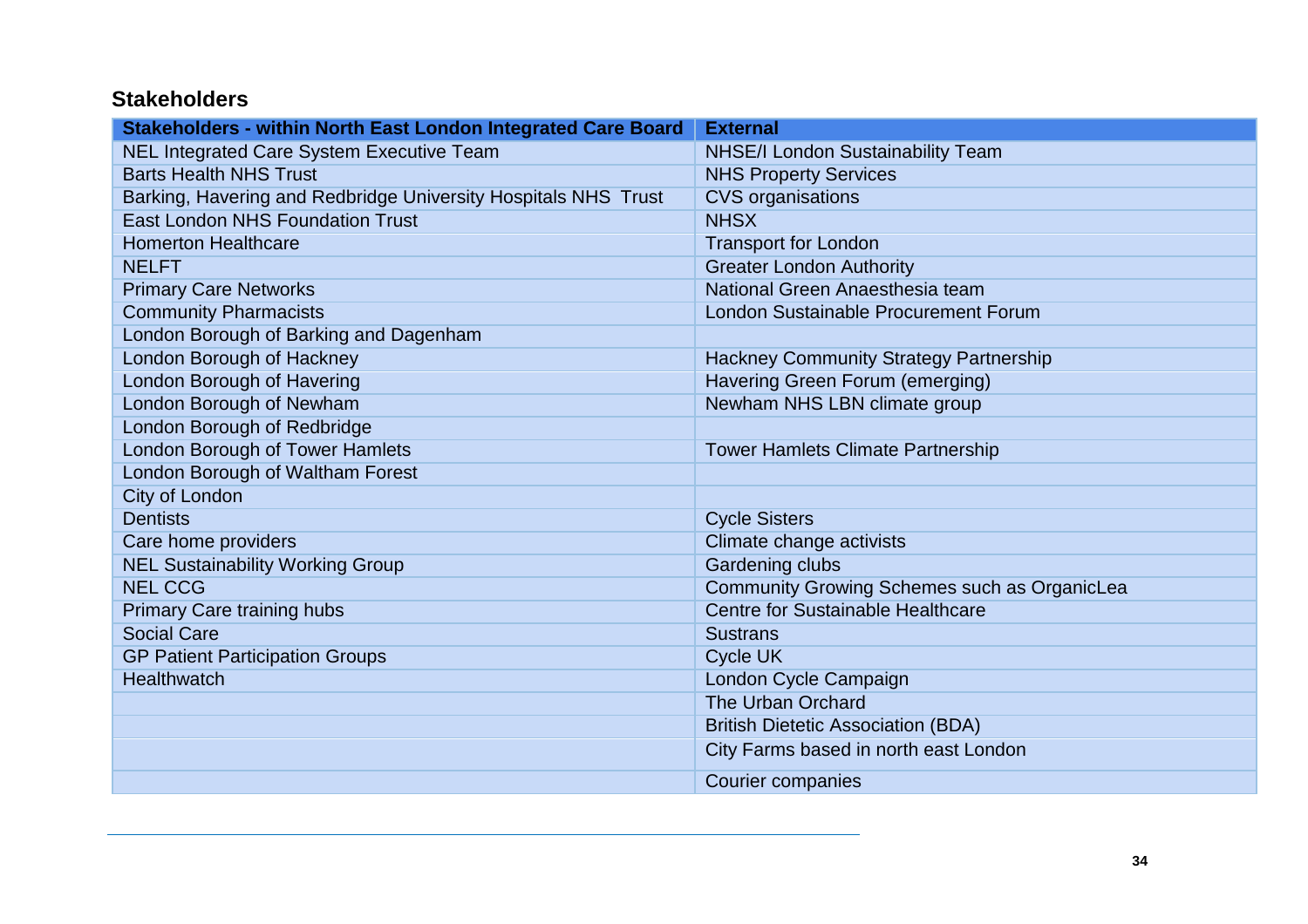| Stakeholders - within North East London Integrated Care Board | <b>External</b>              |
|---------------------------------------------------------------|------------------------------|
|                                                               | <b>GASP</b>                  |
|                                                               | Mums for Lungs               |
|                                                               | <b>Global Action Plan</b>    |
|                                                               | The Circular Life Ltd.       |
|                                                               | Health and Care Space Newham |
|                                                               | <b>Bikeworks CIC</b>         |

#### <span id="page-34-0"></span>**Resources**

<https://www.england.nhs.uk/publication/health-and-care-adaptation-reports/> , Dec 2021

NHS Carbon Footprint data issued by NHSE 8 November 2021

How to write a green Plan<https://www.england.nhs.uk/greenernhs/a-net-zero-nhs/>

[www.england.nhs.uk/greenernhs/get-involved/organisations](http://www.england.nhs.uk/greenernhs/get-involved/organisations)

<https://seesustainability.co.uk/carbon-footprint>

[https://www.gpcarbon.org/#/](https://www.gpcarbon.org/%23/)

[Greener Practice](https://www.greenerpractice.co.uk/)

<https://www.e-lfh.org.uk/programmes/environmentally-sustainable-healthcare/>

NHS futures or technical advice<https://future.nhs.uk/sustainabilitynetwork/grouphome>

NHS futures space for social movement<https://future.nhs.uk/GreenerNHSCommunity/grouphome>

[Good for you, good for us, good for everybody: a Plan to reduce overprescribing to make patient care better and safer, support](https://www.gov.uk/government/publications/national-overprescribing-review-report) [the NHS, and reduce carbon emissions](https://www.gov.uk/government/publications/national-overprescribing-review-report)